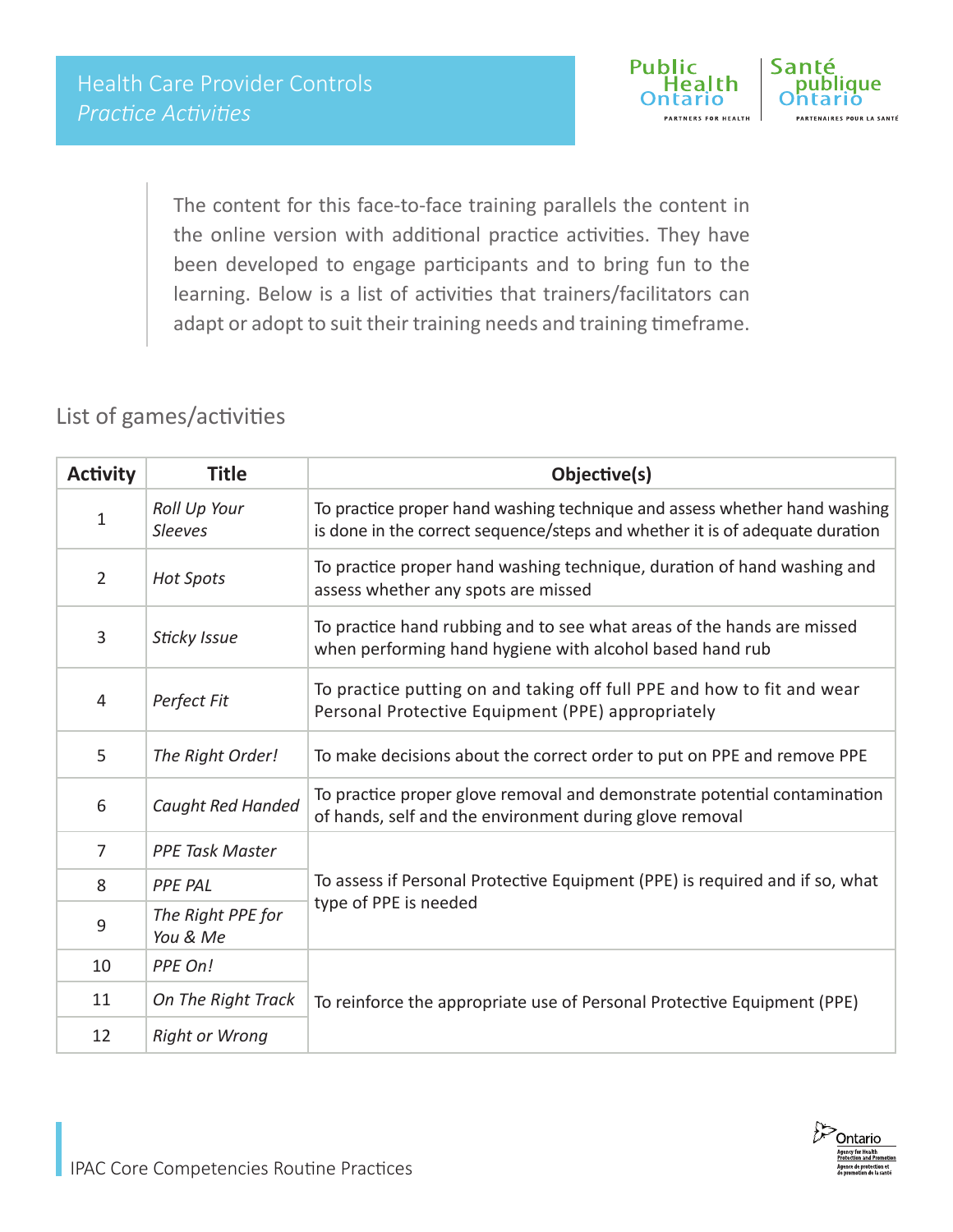

### Activity 1: *Roll Up Your Sleeves*

#### **Objectives**

To practice proper hand washing technique and assess whether hand washing is done in the correct sequence/ steps and whether it is of adequate duration.

#### **Materials/props**

Sink, soap and water, paper towel, stop watch/timer, Roll Up Your Sleeves – Observation Form, pencil or pen

If a sink or wall mounted paper towel dispenser is not available, ask the participants to mimic hand washing actions.

#### **Preparation**

Prepare the props and print out enough copies of the observation form (*Roll Up Your Sleeves* – Observation Form).

#### **Details**

- Arrange participants to work in a team of 3 (2 of the participants will be the observers and 1 will be the demonstrator).
- Give the observers an observation form.
- Tell the observers to record the steps in the sequence performed by the demonstrator.
- Ask the observers to record the time the demonstrator spends on the "scrubbing" step and write comments on the performance.
- Discuss at the end of the demonstration:
	- If the steps are in the correct order
	- If the performance is consistent with best practice
	- If the time taken for the "scrubbing" step is appropriate

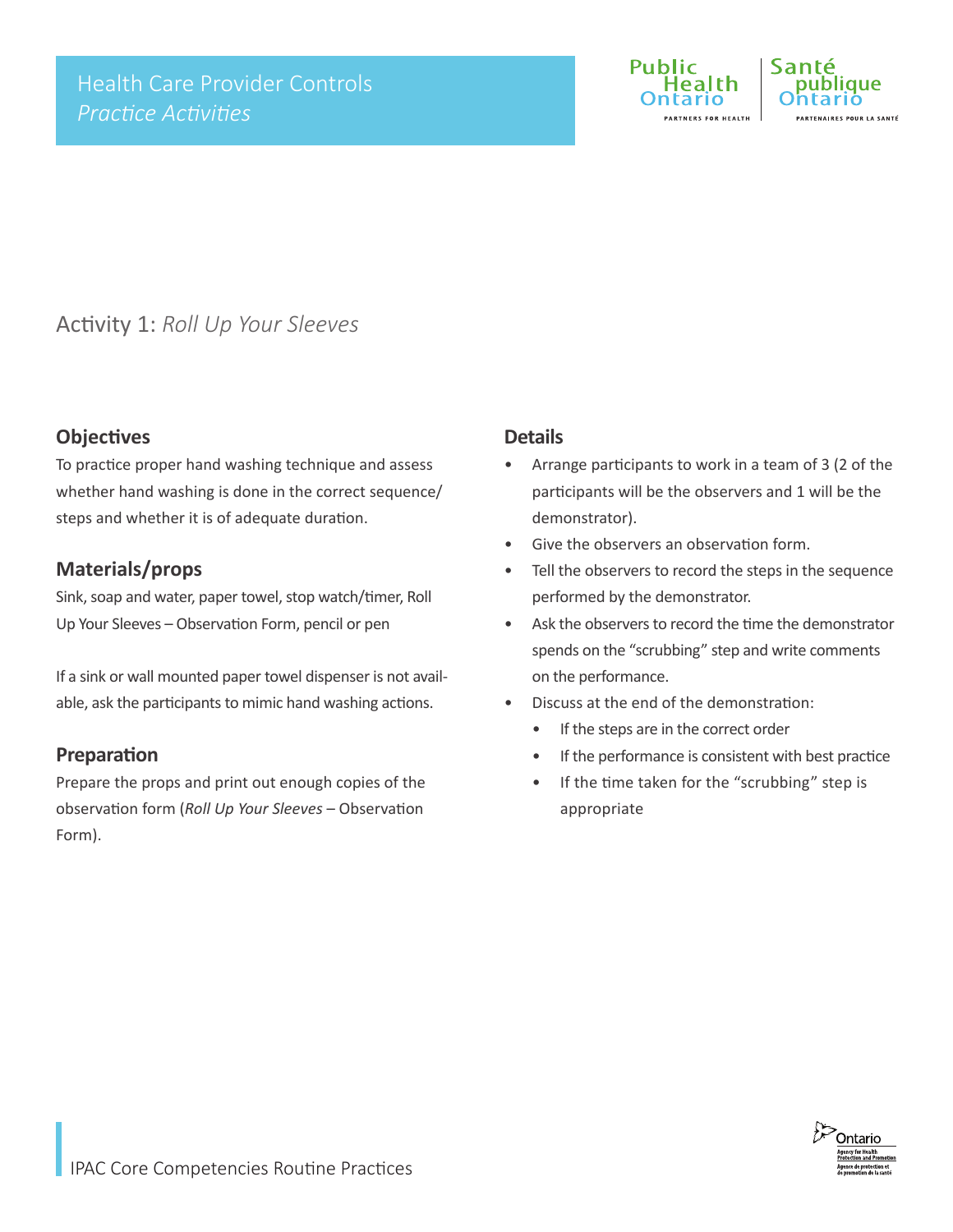

| Demonstrator: |  |
|---------------|--|

Observers: \_

Roll Up Your Sleeves *- Observation Form Hand Washing Demonstration*

| Steps (fill in<br>the order<br>of the step<br>taken) | Performance                               | Put a " $\sqrt{ }$ " if the action is completed appropriately. Put an<br>"x" if the action is not completed appropriately.<br>Add comments if applicable. |
|------------------------------------------------------|-------------------------------------------|-----------------------------------------------------------------------------------------------------------------------------------------------------------|
|                                                      | Turn on tap                               |                                                                                                                                                           |
|                                                      | Wet hands                                 |                                                                                                                                                           |
|                                                      | Apply soap                                |                                                                                                                                                           |
|                                                      | Scrub hands<br>for at least 15<br>seconds | Time: Time:                                                                                                                                               |
|                                                      | Rinse hands                               |                                                                                                                                                           |
|                                                      | Dry hands                                 |                                                                                                                                                           |
|                                                      | Turn off tap with<br>paper towel          |                                                                                                                                                           |

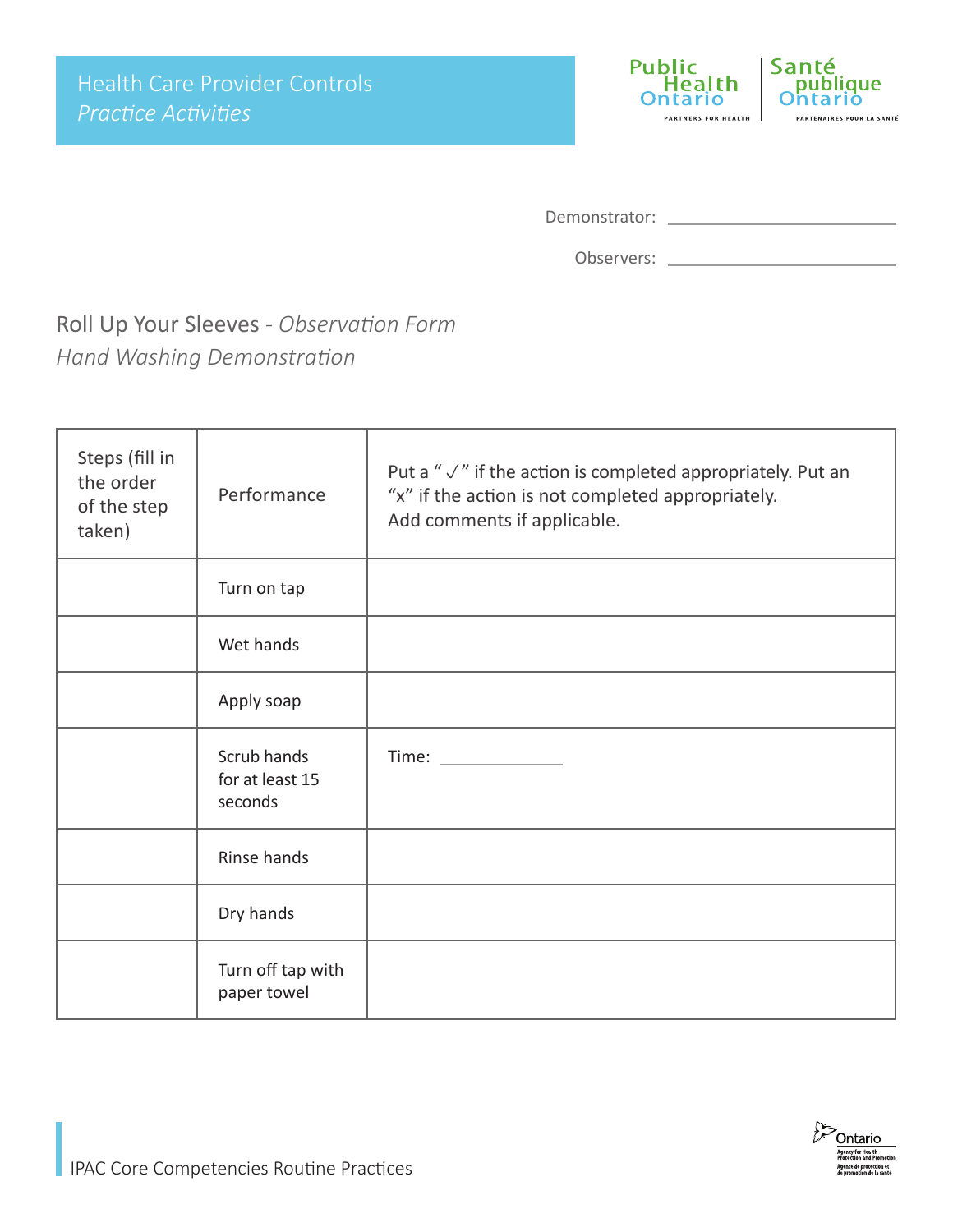

### Activity 2: *Hot Spots*

*(Adapted from "Dueling Hand Washers"- Regional Infection Control Week Idea Primer 2010)*

#### **Objectives**

To practice proper hand washing technique, duration of hand washing and assess whether any spots are missed.

#### **Materials/props**

Sink, soap and water, paper towel, stop watch/timer, ultraviolet (UV) (luminescent) light product indicator (e.g. powder, lotion, liquid or oil)

**Contact your local Regional Infection Control Network for more information about UV kits.**

#### **Preparation**

Gather all the materials/props as indicated above.

#### **Details**

- Ask participants to apply the UV light product indicator to their hands as if they are applying hand cream to all surfaces of their hands.
- Have all the participants wash their hands at a sink with soap and water the way they usually wash their hands.
- Ask the participants to examine their hands with the UV light.

#### **Notes to trainers/facilitators:**

- When hands are not washed properly and thoroughly for at least 15 seconds with friction, the UV light product indicator will still be seen on the hands under an UV light.
- The usual spots missed when hands are not correctly washed are nail beds, under finger nails, thumbs, between fingers and backs of the hands and wrists.
- The UV light product indicator also collects in areas where the skin is dry, thus, showing the need for hand care.
- If jewellery is worn, the UV light product indicator will collect in, on and under the jewellery, demonstrating how infectious agents can get trapped in hand jewellery. This reinforces the importance of removing jewellery before hand hygiene and when providing direct care.

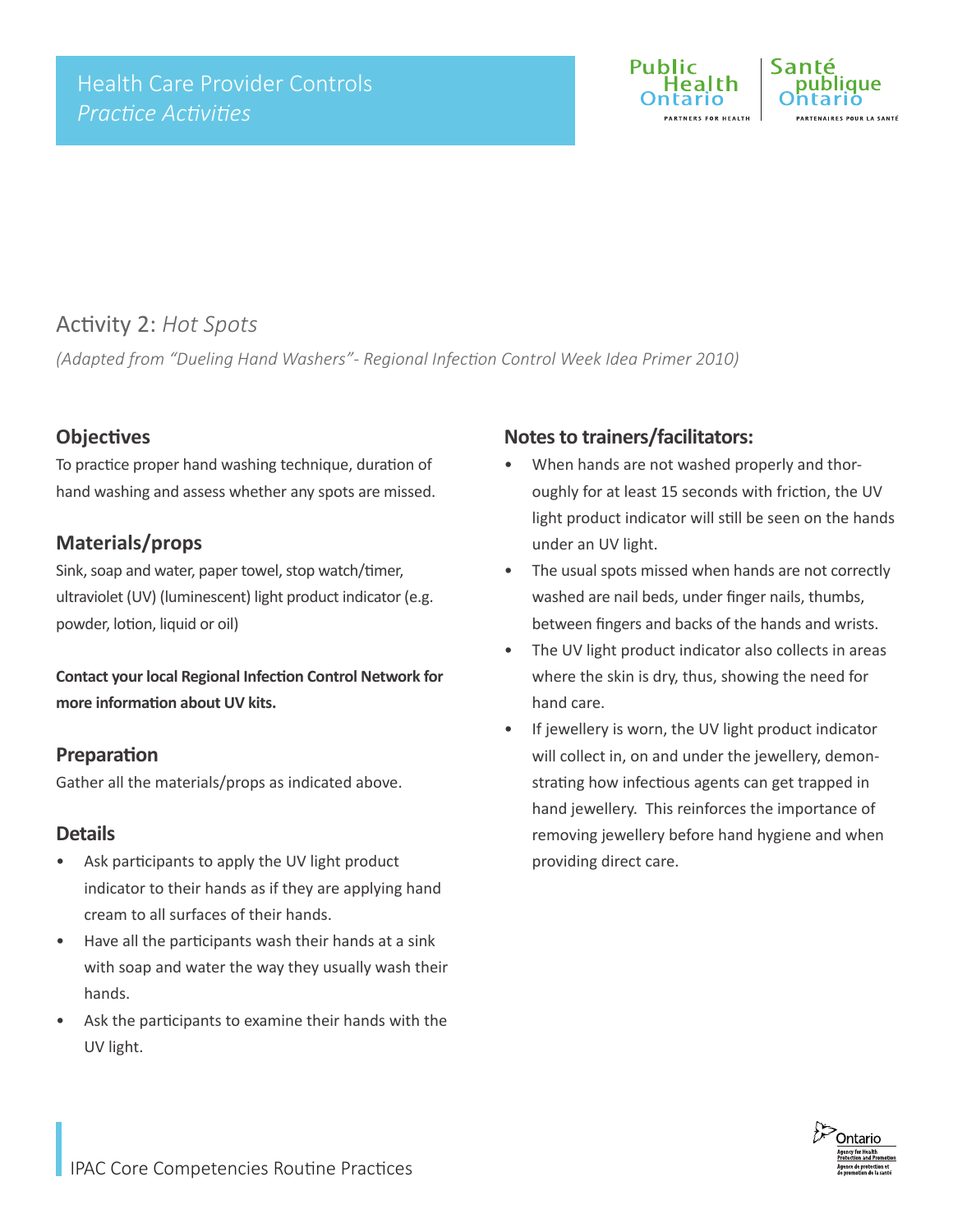

### Activity 3: *Sticky Issue*

*(Adapted from "Dueling Hand Washers"- Regional Infection Control Week Idea Primer 2010)*

#### **Objectives**

To practice hand rubbing and to see what areas of the hands are missed when performing hand hygiene with alcohol based hand rub.

#### **Materials/props**

Non-toxic fingerpaint (e.g., blue) or ultraviolet (UV) (luminescent) light product indicator (e.g., powder, lotion, liquid or oil)

#### **Preparation**

Prepare the props.

#### **Details**

- Apply 1 teaspoon of fingerpaint or UV light product indicator into the hand of each participant.
- Ask participants to close their eyes and rub their hands together as if they are cleaning their hands with alcohol based hand rub.
- Ask participants to open their eyes to inspect their hands (if fingerpaint is used) or examine their hands under UV light (if UV light product indicator is used) to see which areas of their hands do not have fingerpaint or do not glow under the UV light. This will indicate the areas of the hands that would be missed if they were using alcohol based hand rub.

#### **Notes to trainers/facilitators:**

- Since the hands of the participants have been soiled with paint or UV light product indicator, then activity one or two could follow this activity.
- Typical areas missed are nail beds, under finger nails, thumbs, between fingers and backs of hands and wrists.
- Contact your local Regional Infection Control Network for UV kits.

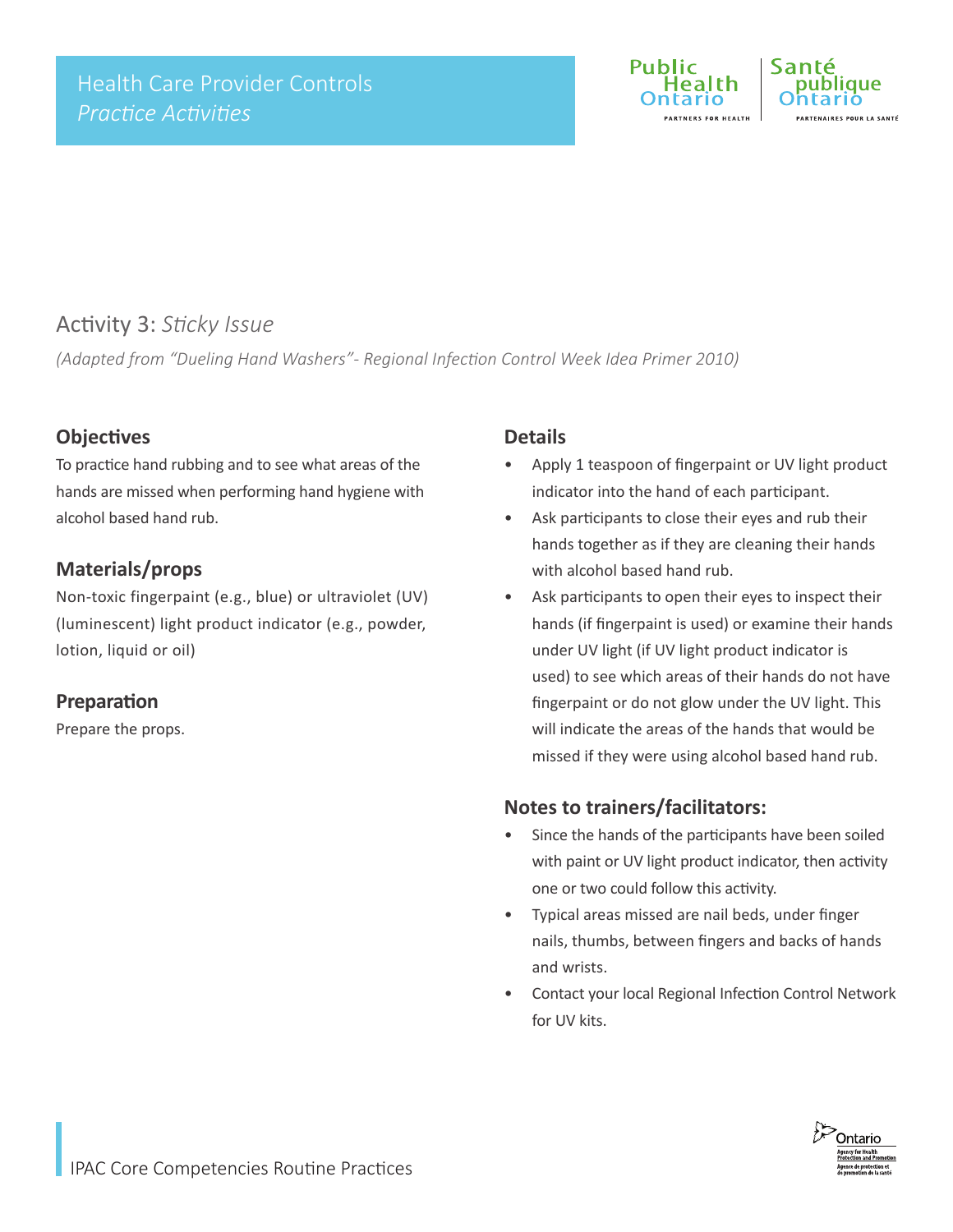

### Activity 4: *Perfect Fit*

#### **Objectives**

To practice putting on and taking off full PPE and how to fit and wear Personal Protective Equipment (PPE) appropriately.

#### **Materials/props**

One set of full PPE (surgical mask, eye protection, gloves and gown) for each participant; alcohol based hand rub (ABHR), **Perfect Fit Activity Check List**

#### **Preparation**

Prepare the props and print enough copies of **Perfect Fit Activity Check List** for each participant.

#### **Details**

- Provide PPE (gown, gloves, mask, eye protection) for each participant.
- Arrange participants to work in pairs.
- Distribute a checklist to each participant.
- Ask participants to put on PPE.
- After the activity, ask the pair to check each other to see if PPE is properly worn (by using the checklist).

*Part One Part Two*

#### **Objective**

To practice taking off full PPE in the correct sequence.

#### **Details**

- Participants can stay with their partner or can work with another member.
- In turn, each member watches his/her partner take off his/her PPE.
- Using the checklist, each participant records the steps and the performance of his/her partner.

#### **Notes to trainers/facilitators**

- Acknowledge any steps missed by participants and provide rationale for proper technique.
- Practice the activity again if necessary.
- Refer to Perfect Fit Rationale Sheet as a reference for explanation of the proper technique and sequence for putting on and taking off full PPE.

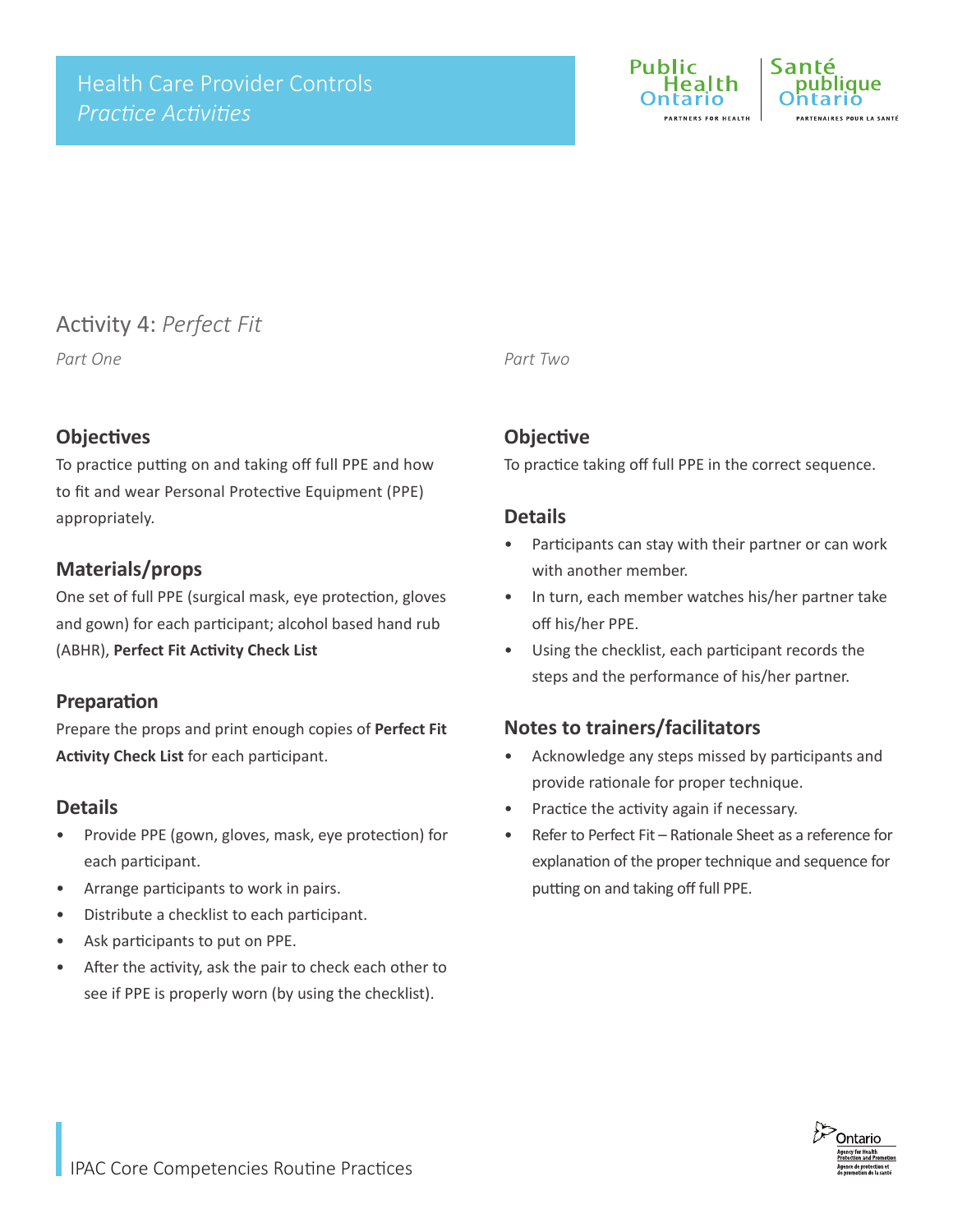

### Perfect Fit Activity Check List: *Putting on PPE*

*Put a "" if the action is completed appropriately. Put an "x" if the action is not completed appropriately.*

| Performance                                                                                                                            | Comments |
|----------------------------------------------------------------------------------------------------------------------------------------|----------|
| Was hand hygiene performed before the PPE was put on?                                                                                  |          |
| Is the gown tied properly at the neck?                                                                                                 |          |
| Is the gown tied properly at the waist?                                                                                                |          |
| Is the gown overlapped/closed properly at the back?                                                                                    |          |
| Are the cuffs of the gloves over the cuffs of the gown?                                                                                |          |
| Is the nose bar of the mask pressed properly over the nose?                                                                            |          |
| Is the mask pulled down to cover the chin? Is the mask tied properly<br>and secure (tie mask) or looped over the ears (ear loop mask)? |          |
| Is the eye protection properly adjusted?                                                                                               |          |
| Does all the PPE fit properly?                                                                                                         |          |

### Perfect Fit Activity Check List: *Removing PPE*

*Put a "" if the action is completed appropriately. Put an "x" if the action is not completed appropriately.*

| Steps | Action                                                                                                                                                                | Performance & Comments |
|-------|-----------------------------------------------------------------------------------------------------------------------------------------------------------------------|------------------------|
|       | Remove gloves (e.g. glove-to-glove, skin-to-skin)                                                                                                                     |                        |
|       | Discard gloves into waste container without contaminating the edges                                                                                                   |                        |
|       | Remove gown by untying at neck and waist and shrugging off the<br>shoulders                                                                                           |                        |
|       | Roll gown into a ball away from the body                                                                                                                              |                        |
|       | Discard gown into waste container without contaminating the edges                                                                                                     |                        |
|       | Perform hand hygiene                                                                                                                                                  |                        |
|       | Remove eye protection                                                                                                                                                 |                        |
|       | Discard eye protection into waste container without contaminating<br>the edges (if disposable) OR, if reusable, drop into receptacle for<br>cleaning and disinfection |                        |
|       | Remove mask                                                                                                                                                           |                        |
|       | Discard mask into waste container without contaminating the edges                                                                                                     |                        |
|       | Perform hand hygiene                                                                                                                                                  |                        |

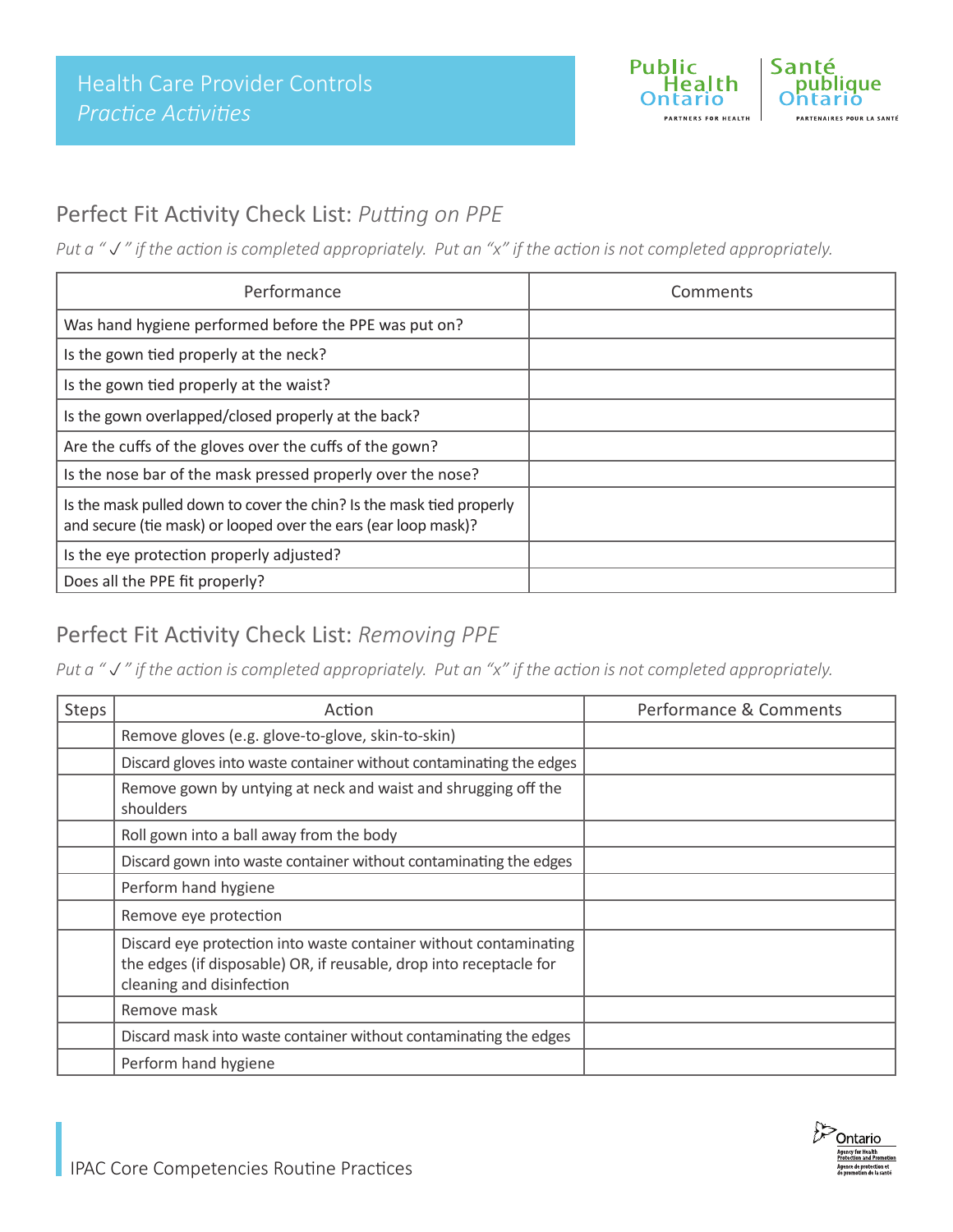

### Perfect Fit: *Rationale for Putting On PPE*

*(Reference Sheet for Trainers/Facilitators)*

| Step                                                                                                                                      | Rationale                                                                                                                                                                                                              |  |
|-------------------------------------------------------------------------------------------------------------------------------------------|------------------------------------------------------------------------------------------------------------------------------------------------------------------------------------------------------------------------|--|
| Was hand hygiene performed before the PPE was put on?                                                                                     | Hand hygiene needs to be done before putting on<br>PPE to avoid contaminating the PPE                                                                                                                                  |  |
| Is the gown tied properly at the neck?                                                                                                    | This will help prevent the gown from falling off your<br>shoulders and keep your uniform covered while you<br>are performing your duties. It also avoids the need<br>for adjusting your gown later while moving about. |  |
| Is the gown tied properly at the waist?                                                                                                   | This will help keep the back of your uniform covered<br>and secure the gown in place.                                                                                                                                  |  |
| Is the gown overlapped/closed properly at the back?                                                                                       | This will help keep the back of your uniform covered<br>and secure the gown in place.                                                                                                                                  |  |
| Are the cuffs of the gloves over the cuffs of the gown?                                                                                   | This helps prevent a gap between your gloves and<br>gown and keeps your hands and wrists covered.                                                                                                                      |  |
| Is the nose bar of the mask pressed properly over the nose?                                                                               | This helps to secure a seal to cover your nose and<br>mouth and prevent you from being exposed to a<br>splash or spray from another person's body fluids.                                                              |  |
| Is the mask pulled down to cover the chin? Is the mask<br>tied properly and secure (tie mask) or looped over the<br>ears (ear loop mask)? | This will help ensure your nose and mouth is completely<br>covered to protect you from being exposed to a splash<br>or spray from another person's body fluids.                                                        |  |
| Is the eye protection properly adjusted?                                                                                                  | This will help ensure your eyes are completely covered<br>to protect your eyes from splash or spray.                                                                                                                   |  |
| Does all the PPE fit properly?                                                                                                            | Ill-fitting PPE can interfere with proper coverage and<br>protection. It is often uncomfortable and requires<br>readjustment which will increase the risk of contami-<br>nation.                                       |  |

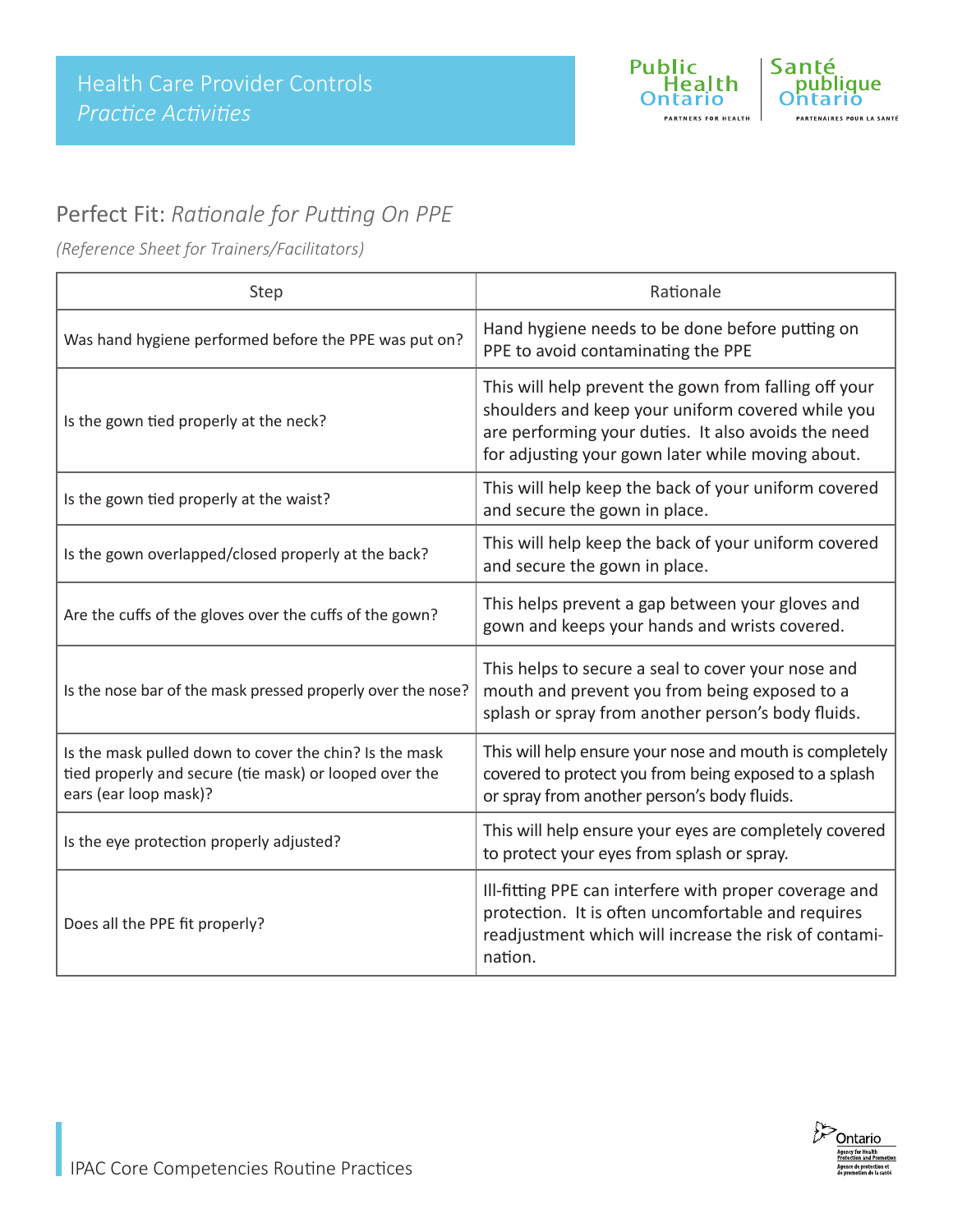

### Perfect Fit: *Rationale for Removing PPE in the Correct Sequence*

*(Reference Sheet for Trainers/Facilitators)*

| Step                                                                                                                                                                       | Rationale                                                                                                                                               |  |
|----------------------------------------------------------------------------------------------------------------------------------------------------------------------------|---------------------------------------------------------------------------------------------------------------------------------------------------------|--|
| Remove gloves (e.g., glove-to-glove, skin-to-<br>skin)                                                                                                                     | This helps prevent contamination of your hands<br>(and the environment). Gloves are typically the most contaminated<br>and should be removed first.     |  |
| Discard gloves into waste container without<br>contaminating the edges of the container                                                                                    | This helps prevent contamination of the environment.                                                                                                    |  |
| Remove gown by untying at neck and waist<br>and shrugging off the shoulders                                                                                                | This is the next step. This helps prevent contamination of your<br>uniform, yourself (and the environment).                                             |  |
| Roll gown into a ball away from the body                                                                                                                                   | This helps prevent contamination of your uniform, yourself (and<br>the environment).                                                                    |  |
| Discard gown into waste container without<br>contaminating the edges                                                                                                       | This helps prevent contamination of the environment.                                                                                                    |  |
| Perform hand hygiene                                                                                                                                                       | This helps prevent contamination of self and the environment.<br>It's important to clean your hands before you touch your face and<br>mucous membranes. |  |
| Remove eye protection                                                                                                                                                      | This helps prevent contamination of self. Eye protection must be<br>removed first because it is worn over a mask.                                       |  |
| Discard eye protection into waste container<br>without contaminating the edges (if dispos-<br>able) OR, if reusable, drop into receptacle for<br>cleaning and disinfection | This helps prevent contamination of the environment.<br>Reprocessing reusable equipment is necessary to prevent<br>contamination of self and others.    |  |
| Remove mask                                                                                                                                                                | This helps prevent contamination of self.                                                                                                               |  |
| Discard mask into waste container without<br>contaminating the edges                                                                                                       | This helps prevent contamination of the environment.                                                                                                    |  |
| Perform hand hygiene                                                                                                                                                       | This helps prevent contamination of self and the environment.                                                                                           |  |

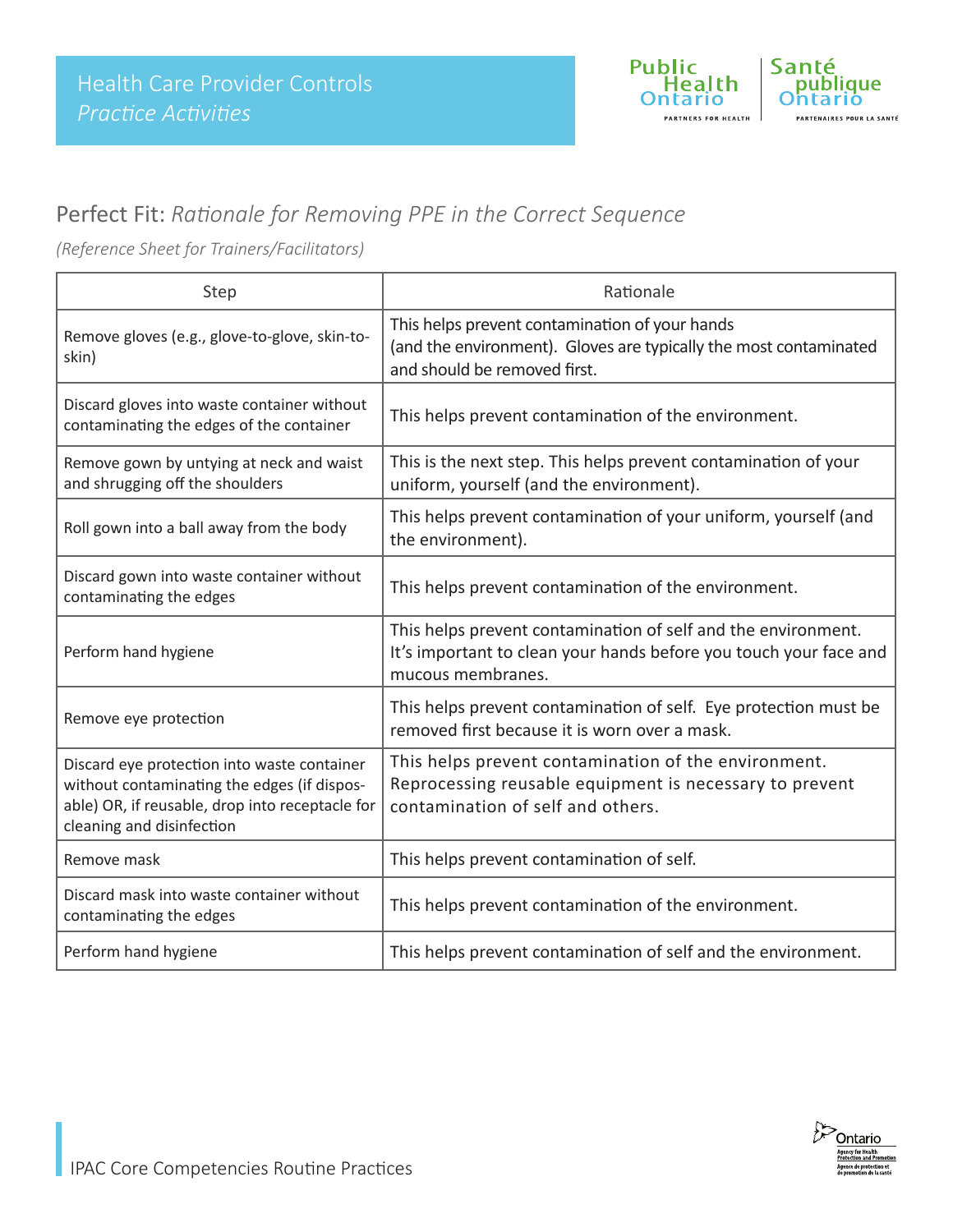

### Activity 5: *The Right Order!*

#### **Objectives**

To make decisions about the correct order to put on full PPE and take off full PPE.

#### **Materials/props**

2 sets of cards. One set for "putting on PPE" and "one set for taking off PPE".

#### **Preparation**

Print the activity sheets on coloured paper. Use one colour for the "putting on PPE" picture cards and another colour for the "taking off PPE" activity sheet. Cut out all the picture cards. If a laminator is available, laminate each activity sheet and cut apart into the two sets. Place one set of "putting on" and one set of "taking off" cards in an envelope. Prepare enough sets/envelopes for the anticipated number of participants/groups.

#### **Correct order for "Putting On PPE"**

- 1. Hand Hygiene
- 2. Gown
- 3. Mask
- 4. Eye protection
- 5. Gloves

#### **Details**

- Divide participants into small groups.
- Give each group an envelope which includes one set of "putting on" and one set of "taking off" picture cards.
- Ask participants to put each set of cards in the correct order for "putting on" and "taking off" PPE.
- When the groups have put the cards in the correct order, discuss the rationale for the correct sequences of putting on and taking off PPE.

#### **Notes to trainers/facilitators**

- This activity can be used for participants who have experience in putting on and taking off PPE.
- This activity can be cost-effective because it does not require using PPE.
- Participants are required to think about the rationale for each step and will reflect on their actual practice.

#### **Correct order for "Taking Off PPE"**

- 1. Gloves
- 2. Gown
- 3. Hand hygiene
- 4. Eye protection
- 5. Mask
- 6. Hand hygiene

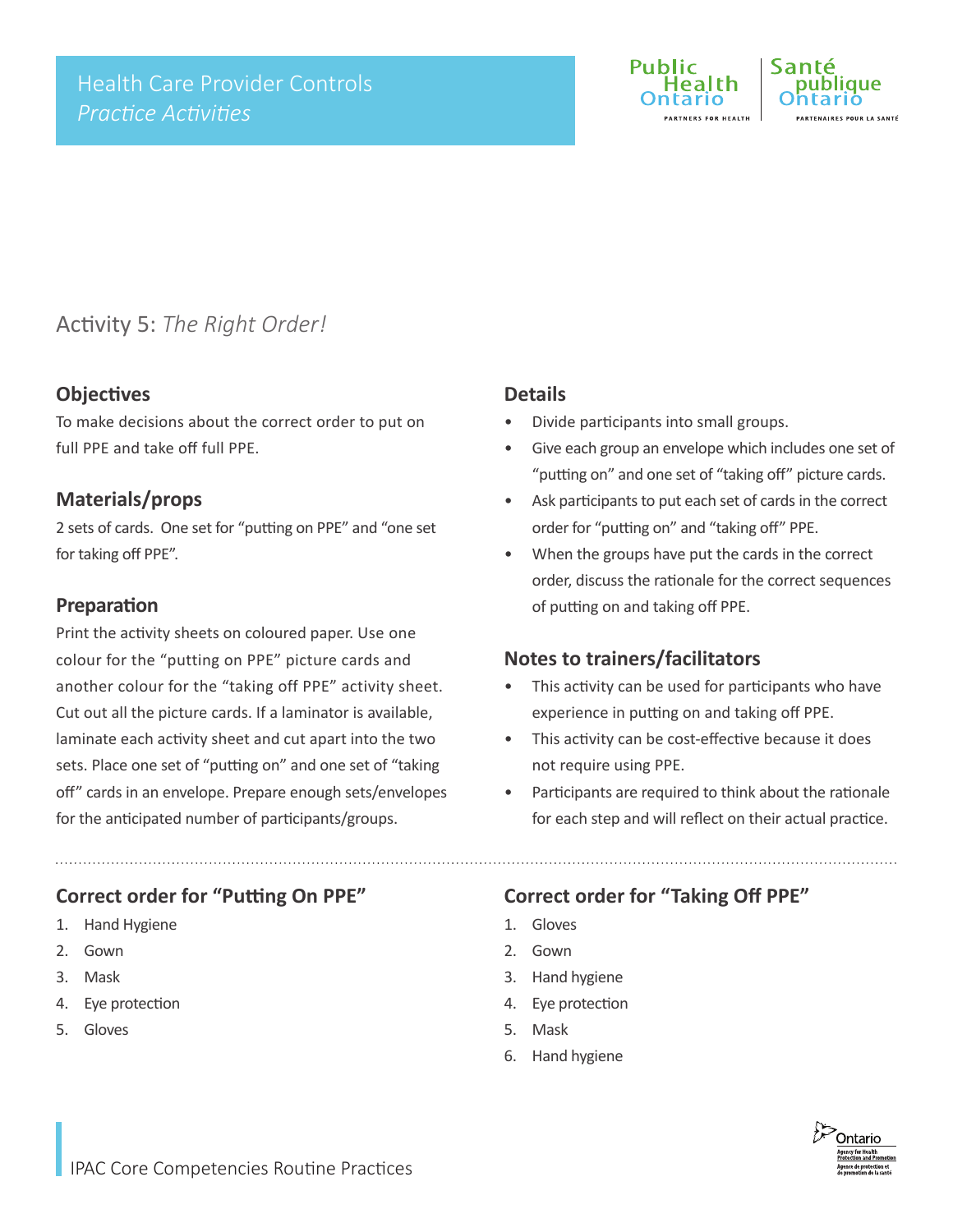### Health Care Provider Controls *Practice Activities*





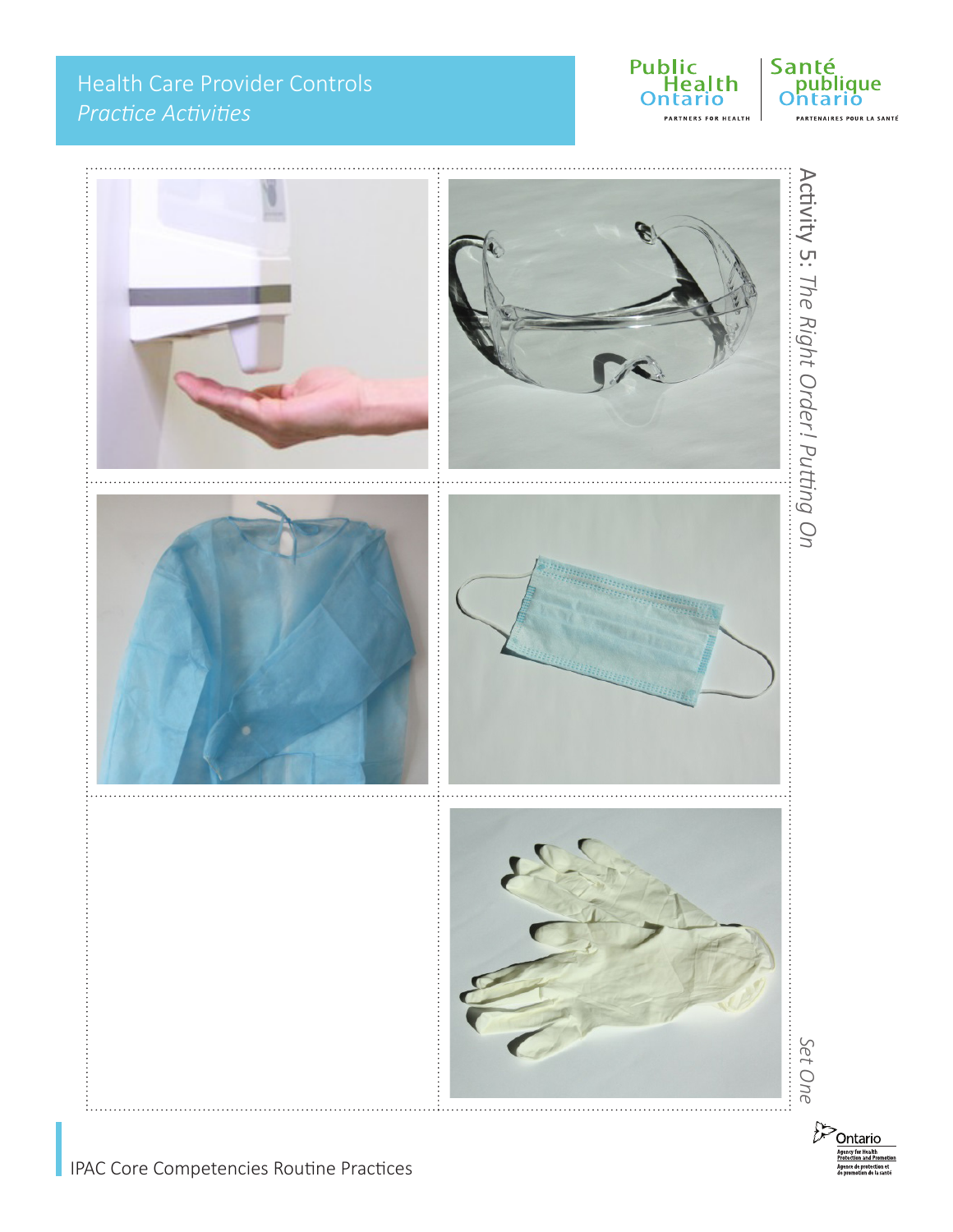### Health Care Provider Controls *Practice Activities*







Ontario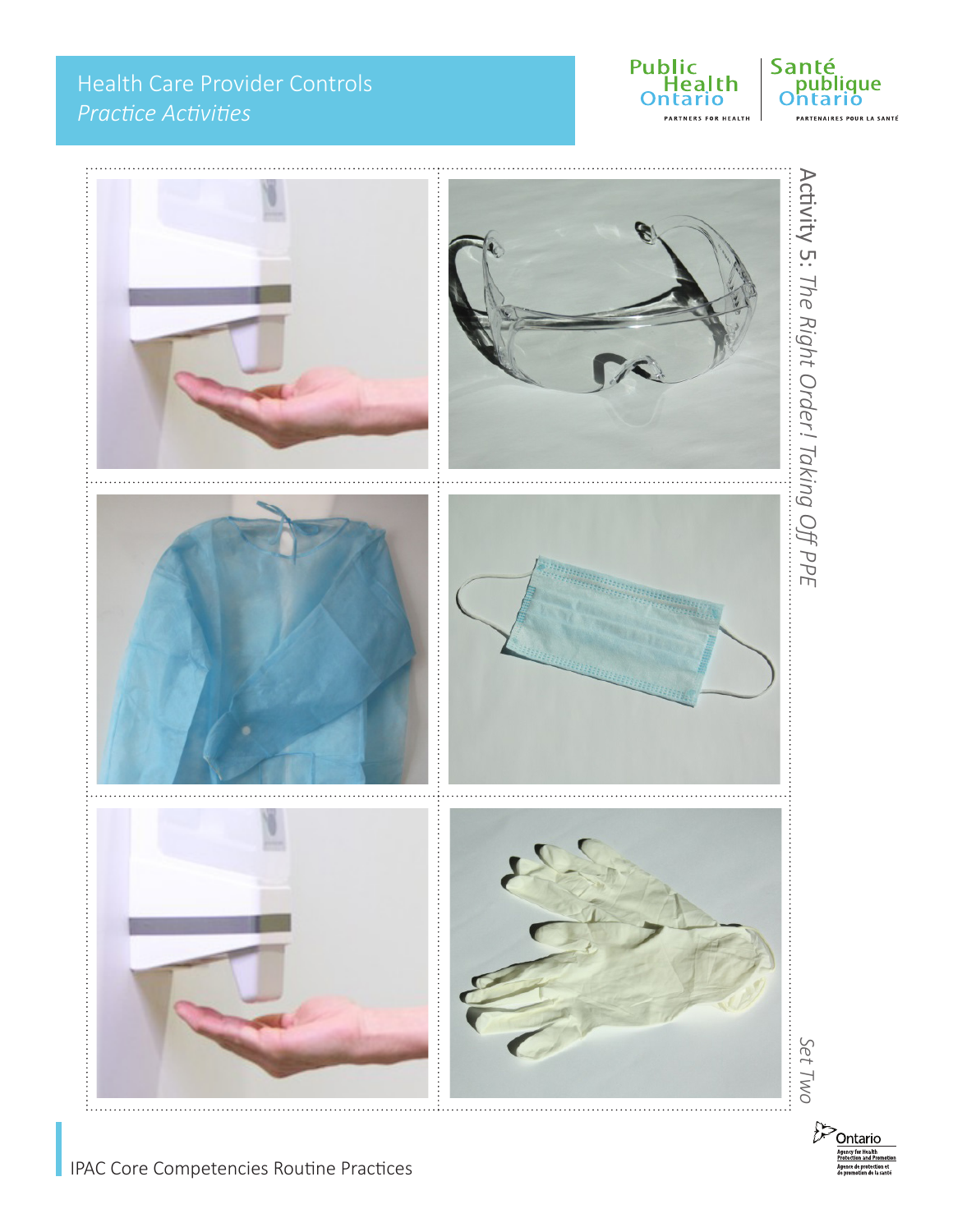

### Activity 6: *Caught Red Handed*

*Adapted from: Regional Infection Control Week Idea Primer 2010*

#### **Objectives**

To practice proper glove removal and demonstrate potential contamination of hands, self and the environment during glove removal.

#### **Materials/props**

Pairs of gloves, shaving cream/chocolate pudding/ non-toxic finger paint/Ultraviolet (UV) (luminescent) light product indicator

#### **Preparation**

Prepare/gather the props.

#### **Details**

- Arrange participants to work in pairs, in small groups or in large groups (flexible group size).
- Ask each participant to put on a pair of gloves.
- Put a tablespoon of shaving cream/chocolate pudding/ fingerpaint/ UV light product indicator on one of the gloved hands.
- Ask participants to rub the shaving cream/chocolate pudding/fingerpaint/UV light product indicator all over the surface of their gloves.
- Ask the participants to remove the gloves without contaminating their hands using glove-to-glove, skinto-skin technique.
- If UV light product indicator is used, use the UV light to show areas of contamination.

#### **Notes to trainers/facilitators**

- To determine if hands have been contaminated, look for evidence of shaving cream/chocolate pudding/fingerpaint on their skin, clothing or other parts of their body or the environment. This will emphasize the need for hand hygiene after glove removal and stress the importance of cleaning the environment.
- Using fingerpaint will also demonstrate that there may be holes in gloves, which will emphasize the need for hand hygiene after glove removal.

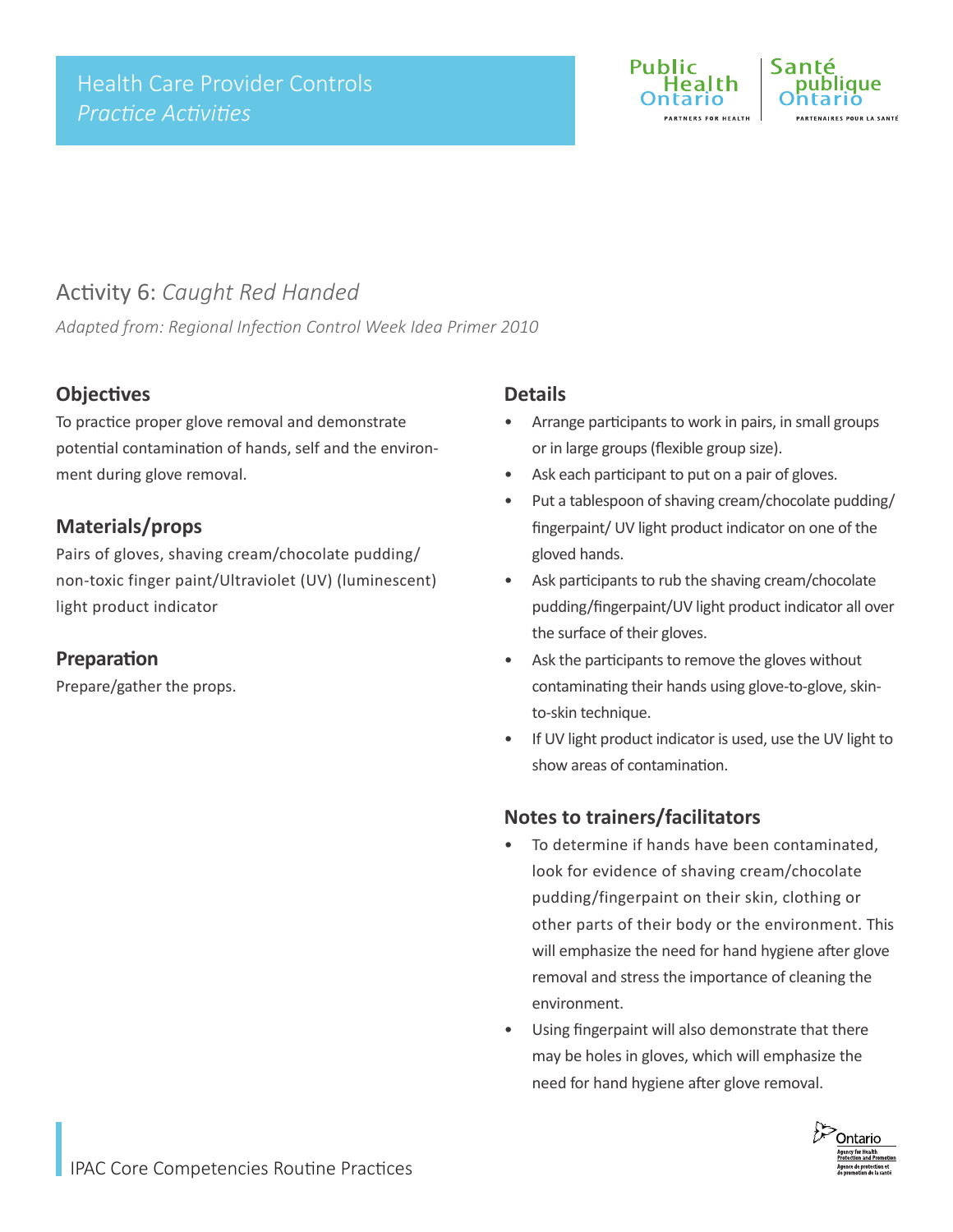

### Activity 7: *PPE Task Master*

#### **Objectives**

To assess if Personal Protective Equipment (PPE) is required and if so, what type of PPE is needed.

#### **Materials/props**

2 sets of cards: PPE Task Master-Task Cards (see next/below) and PPE Task Master – PPE Cards (see next/below), 2 envelopes

- Set one: task card. Each card describes a task that a health care worker is going to perform.
- Set two: PPE card. This set of cards contains either a single PPE or a combination of PPE or no PPE. This set of cards is put in an envelope.

#### **Preparation**

Print and cut out the 2 sets of cards for each group and put in two different envelopes. Print out the **Feedback for PPE Task Master Activity** for reference.

#### **Details**

- The number of players for each group can be 3 to 4.
- Remove the task cards from the task card envelope and put them in a pile face-down on the table.
- Pick a task card from the pile and turn it over to allow everyone to see the task.
- Participants can discuss what PPE is appropriate for the task.
- Pick a PPE card from the envelope.
- If the PPE card shows the appropriate PPE for the task, the player can keep the task card and the PPE card and leave them face-up on the table. The next player turns over a new task card and the game continues.
- If the PPE card is not appropriate for the task, the

player puts the non-matching PPE card on the table face-down and the next player picks another PPE card to see if the PPE card is appropriate for the task.

- Players take their turns until all the task cards are gone or until the time set for the activity is over.
- The player who has the highest number of task cards is the winner.
- If participants have doubt about the appropriate PPE for the tasks, encourage them to check with the trainer/facilitator.

#### **Notes to trainers/facilitators**

- Remember to discuss with participants the importance of hand hygiene when performing tasks and when putting on and taking off PPE.
- Prizes can be given to winners of the game.
- Can set a time limit for the game. There is no need to finish all the tasks.
- This game can also be used to discuss the importance of risk assessment prior to performing a task.
- Use the Feedback for PPE Task Master as a reference to discuss the correct PPE for the task.
- You may choose not to use the "gown only", "mask only" and "eye protection only" cards. If you choose to use these cards in your game, then, the participant who picks these cards would not be able to make a match. Gowns and gloves together are required for routine practices in these task examples.
- Facial protection (mask and eye protection) together are required for routine practices in these task examples.
- To match a task requiring full PPE, the "Gloves, Gown, Mask, Eye Protection" card needs to be chosen.

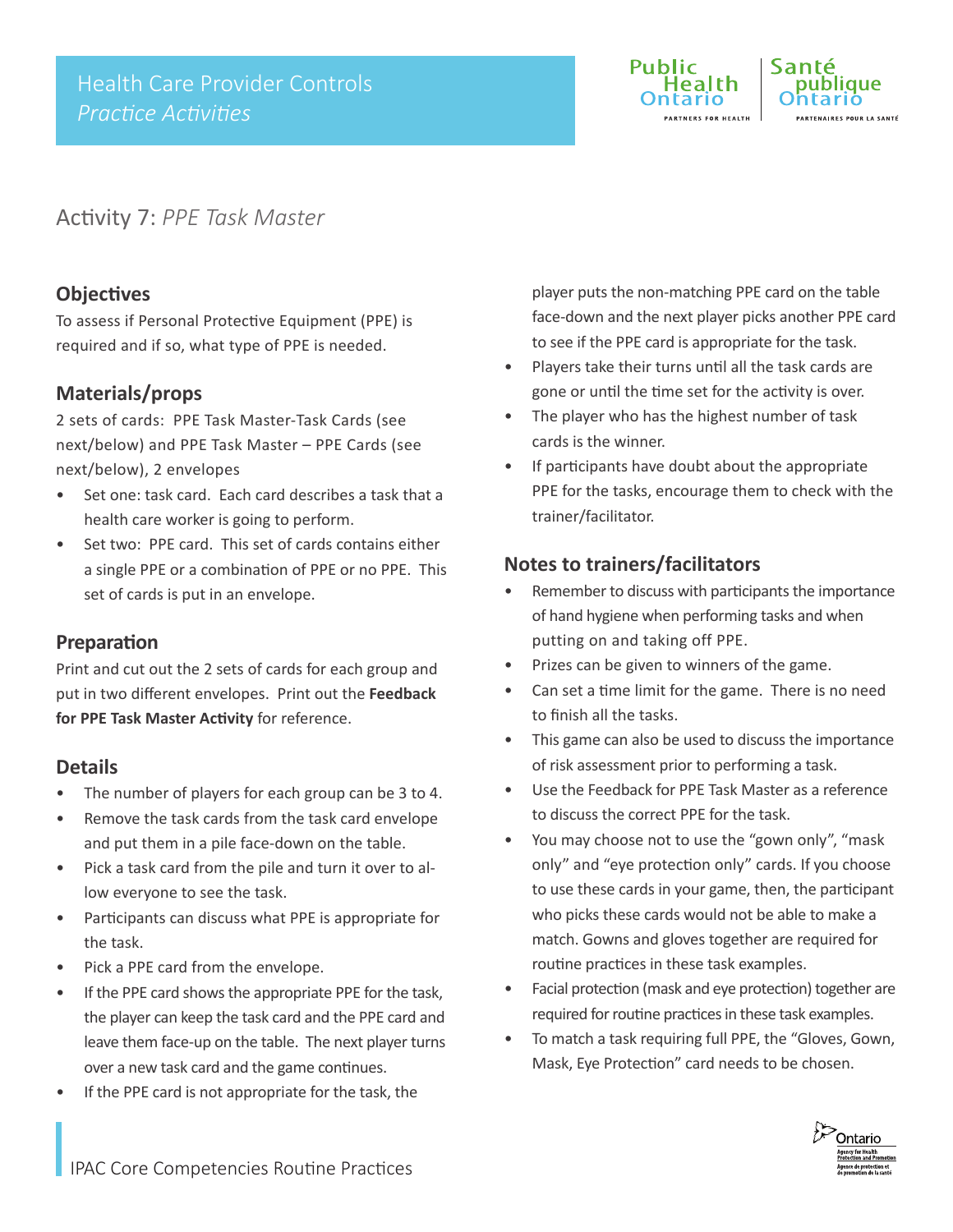

### Activity 7: *PPE Task Master - Task cards.*

*Cut each cell to make task cards.*

| Take a blood pressure on a<br>patient with intact skin                           | Hand a glass of orange juice<br>to a patient who is in bed<br>with a new fever, cough and<br>shortness of breath                             | Push a wheelchair                                            | Remove a full bedpan from<br>a client/patient/resident<br>who is very cooperative and<br>is able to follow instructions |
|----------------------------------------------------------------------------------|----------------------------------------------------------------------------------------------------------------------------------------------|--------------------------------------------------------------|-------------------------------------------------------------------------------------------------------------------------|
| Help a client/patient/<br>resident to exercise his/<br>her arm                   | Clean up a small blood spill<br>from the floor                                                                                               | Make a clean bed                                             | Remove bloody linen from<br>an empty bed                                                                                |
| Feed a client/patient/resident                                                   | Provide care for a client/<br>patient/resident who has<br>diarrhea and is incontinent<br>and has heavily soiled his/<br>her bedside          | Input a client's/patient's/<br>resident's data on a computer | Provide care for a patient<br>who has projectile<br>(explosive) vomiting and<br>diarrhea                                |
| Wash a client's/patient's/<br>resident's face                                    | Perform bleeding control<br>for a client/patient/resident<br>who has spurting blood<br>from a severed artery                                 | Change an intravenous (IV)<br>fluid bag                      | Remove a heavily soiled<br>dressing from a client's/<br>patient's/resident's wound                                      |
| Interview a client/patient/<br>resident                                          | Clean up a client/patient/<br>resident with a draining<br>decubitus ulcer that has<br>leaked on to the bed linen<br>and side rails and floor | Complete a form before<br>sending a specimen to the<br>lab   | Suction a client/patient/<br>resident with influenza                                                                    |
| Help a client/patient/<br>resident in a wheelchair to<br>adjust his/her position | Clean up a small amount of<br>vomit in the cafeteria                                                                                         | Hand pills to a client/patient/<br>resident                  | Collect a urine sample                                                                                                  |
| Handle a specimen container<br>with urine in it                                  | Draw blood from a client/<br>patient/resident                                                                                                |                                                              |                                                                                                                         |

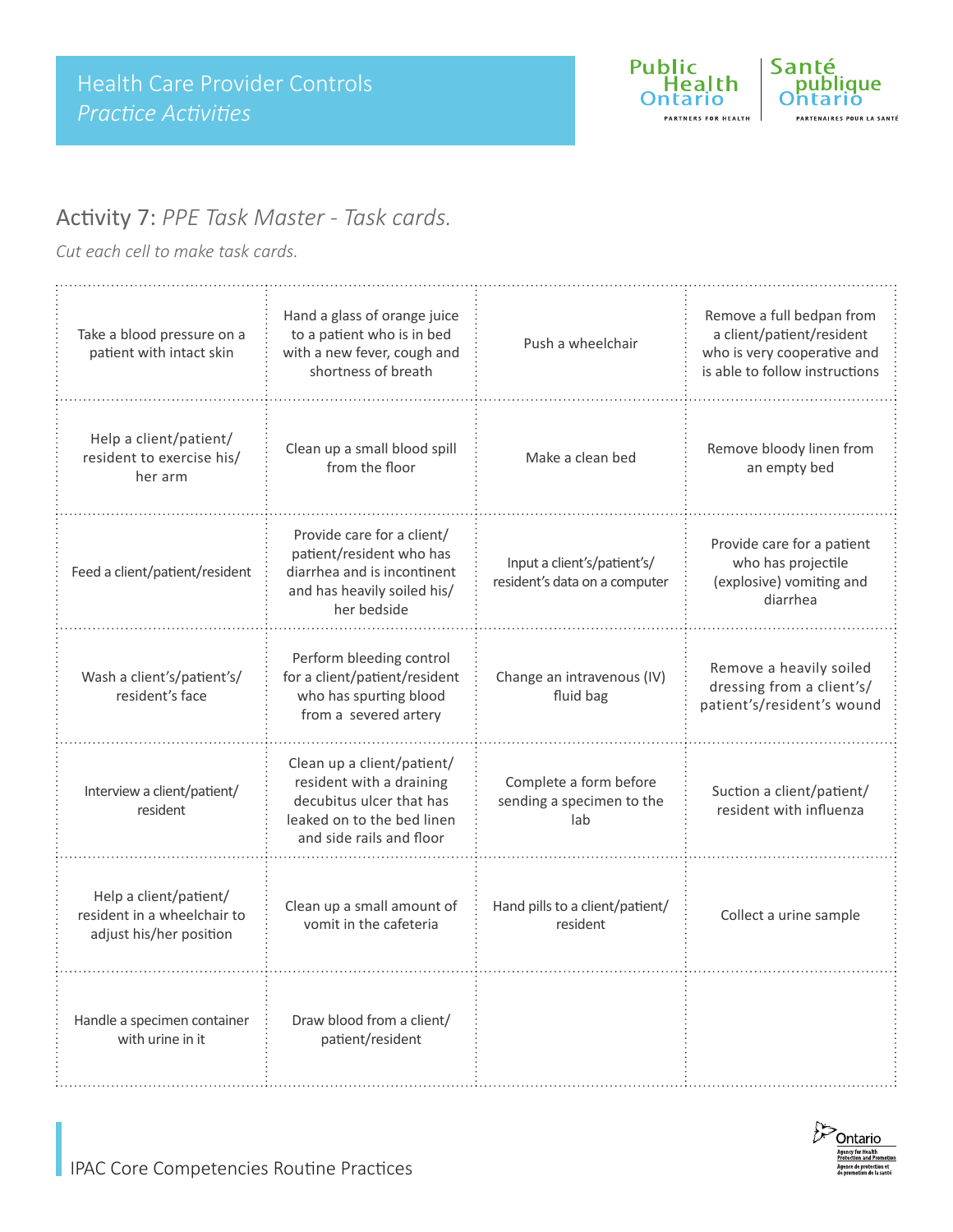

### Activity 7: *PPE Task Master - Task cards.*

*Cut each cell to make task cards.*

| Gloves                                | Gloves                                | Gloves                                | Gloves                                | Eye Protection only                   |
|---------------------------------------|---------------------------------------|---------------------------------------|---------------------------------------|---------------------------------------|
| Gloves                                | Gloves                                | Gloves                                | Gloves                                | Gloves, Gown, Mask,<br>Eye Protection |
| Mask, Eye Protection                  | Mask, Eye Protection                  | Mask, Eye Protection                  | Mask, Eye Protection                  | Gloves, Gown, Mask,<br>Eye Protection |
| Mask, Eye Protection                  | Mask, Eye Protection                  | Mask, Eye Protection                  | Mask, Eye Protection                  | Mask only                             |
| Gloves, Gown                          | Gloves, Gown                          | Gloves, Gown                          | Gloves, Gown                          | Eye Protection only                   |
| Gloves, Gown                          | Gloves, Gown                          | Gloves, Gown                          | Gloves, Gown                          | Gloves, Gown, Mask,<br>Eye Protection |
| Eye Protection only                   | Eye Protection only                   | Eye Protection only                   | Gloves, Gown, Mask,<br>Eye Protection | Mask, Eye Protection                  |
| Gloves, Gown, Mask,<br>Eye Protection | Gloves, Gown, Mask,<br>Eye Protection | Gloves, Gown, Mask,<br>Eye Protection | Gloves, Gown, Mask,<br>Eye Protection | Mask, Eye Protection                  |
| Gloves, Gown, Mask,<br>Eye Protection | No PPE                                | No PPE                                | No PPE                                | Gloves, Gown                          |
| No PPE                                | No PPE                                | No PPE                                | No PPE                                | Gloves, Gown, Mask,<br>Eye Protection |
| No PPE                                | No PPE                                | No PPE                                | Mask only                             | Gloves, Gown                          |
| Gloves                                | Gloves                                | Gown only                             | Gown only                             |                                       |

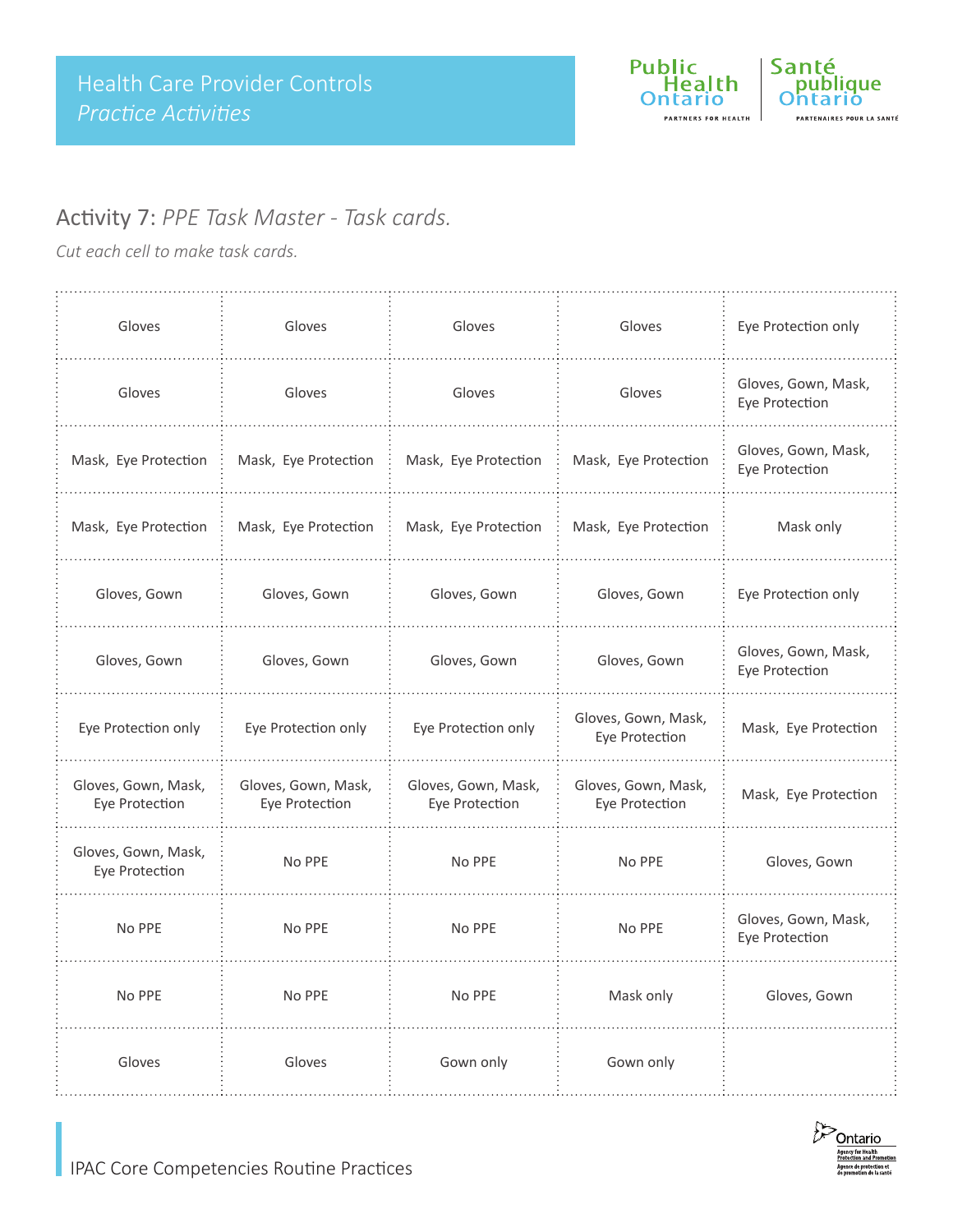

### Activity 7: *PPE Task Master Activity Worksheet*

| Task                                                                                                                               | Answer |
|------------------------------------------------------------------------------------------------------------------------------------|--------|
| Take a blood pressure on a patient with intact skin                                                                                |        |
| Push a wheelchair                                                                                                                  |        |
| Help a client/patient/resident to exercise his/her arm                                                                             |        |
| Make a clean bed                                                                                                                   |        |
| Feed a client/patient/resident                                                                                                     |        |
| Input a client's/patient's/resident's data on a computer                                                                           |        |
| Wash a client's/patient's/resident's face                                                                                          |        |
| Change an intravenous (IV) fluid bag                                                                                               |        |
| Interview a client/patient/resident                                                                                                |        |
| Complete a form before sending a specimen to the lab                                                                               |        |
| Help a client/patient/resident in a wheelchair to adjust his/her position                                                          |        |
| Hand pills to a client/patient/resident                                                                                            |        |
| Handle a specimen container with urine in it                                                                                       |        |
| Hand a glass of orange juice to a patient who is in bed with a new fever, cough<br>and shortness of breath                         |        |
| Remove a full bedpan from a client/patient/resident who is very cooperative<br>and is able to follow instructions                  |        |
| Clean up a small blood spill from the floor                                                                                        |        |
| Remove bloody linen from an empty bed                                                                                              |        |
| Provide care for a client/patient/resident who has diarrhea and is incontinent and<br>has heavily soiled his/her bedside           |        |
| Provide care for a patient who has projectile (explosive) vomiting and diarrhea                                                    |        |
| Perform bleeding control for a client/patient/resident who has spurting blood<br>from a severed artery                             |        |
| Remove a heavily soiled dressing from a client's/patient's/resident's wound                                                        |        |
| Clean up a client/patient/resident with a draining decubitus ulcer that has<br>leaked on to the bed linen and side rails and floor |        |
| Suction a client/patient/resident with influenza                                                                                   |        |
| Clean up a small amount of vomit in the cafeteria                                                                                  |        |
| Collect a urine sample                                                                                                             |        |
| Draw blood from a client/patient/resident                                                                                          |        |

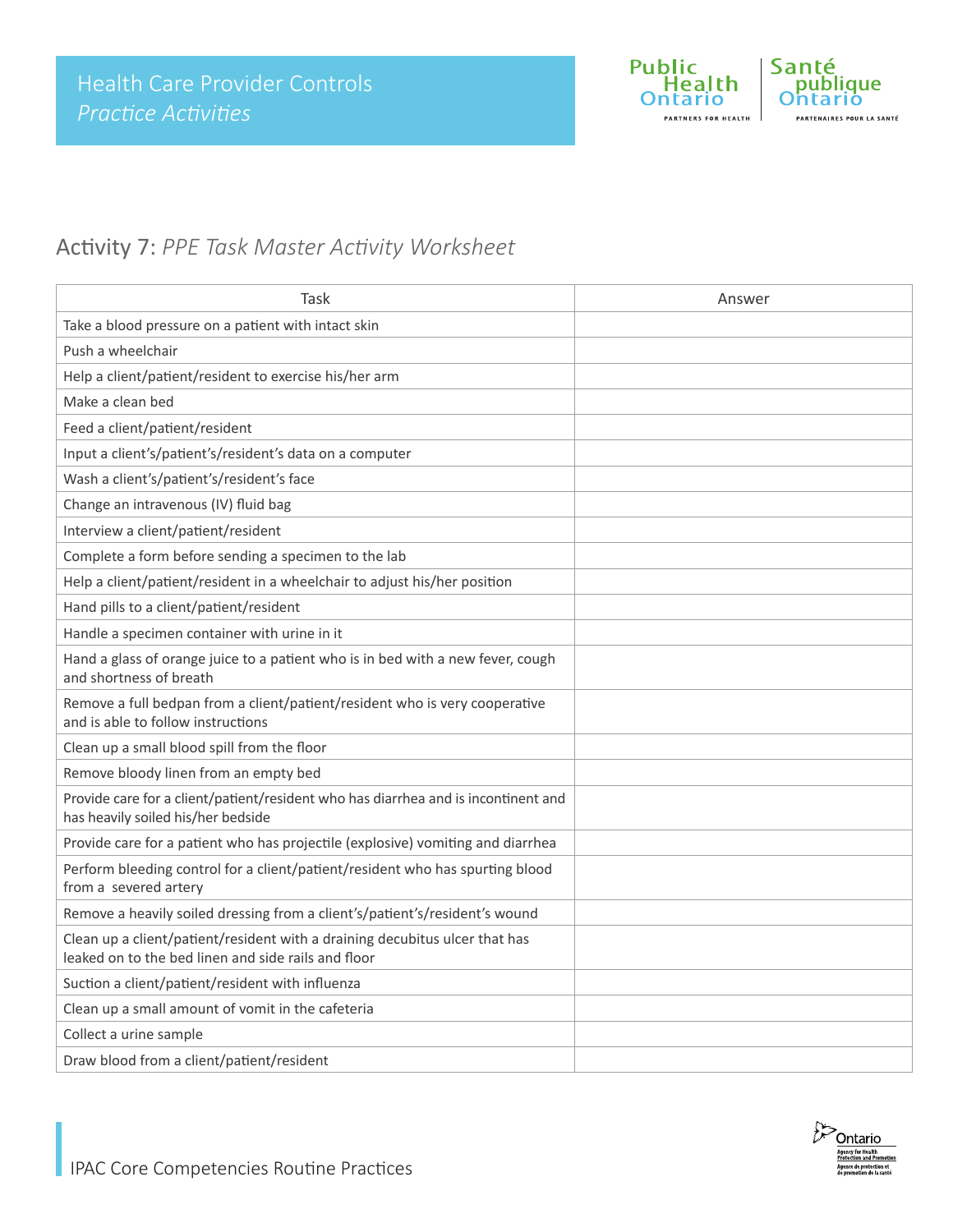

### Activity 7: *Feedback for PPE Task Master Activity*

| Task                                                                                                                               | Answer                             |
|------------------------------------------------------------------------------------------------------------------------------------|------------------------------------|
| Take a blood pressure on a patient with intact skin                                                                                | No PPE                             |
| Push a wheelchair                                                                                                                  | No PPE                             |
| Help a client/patient/resident to exercise his/her arm                                                                             | No PPE                             |
| Make a clean bed                                                                                                                   | No PPE                             |
| Feed a client/patient/resident                                                                                                     | No PPE                             |
| Input a client's/patient's/resident's data on a computer                                                                           | No PPE                             |
| Wash a client's/patient's/resident's face                                                                                          | No PPE                             |
| Change an intravenous (IV) fluid bag                                                                                               | No PPE                             |
| Interview a client/patient/resident                                                                                                | No PPE                             |
| Complete a form before sending a specimen to the lab                                                                               | No PPE                             |
| Help a client/patient/resident in a wheelchair to adjust his/her position                                                          | No PPE                             |
| Hand pills to a client/patient/resident                                                                                            | No PPE                             |
| Handle a specimen container with urine in it                                                                                       | Gloves                             |
| Hand a glass of orange juice to a patient who is in bed with a new fever, cough<br>and shortness of breath                         | Mask, Eye Protection               |
| Remove a full bedpan from a client/patient/resident who is very cooperative<br>and is able to follow instructions                  | Gloves                             |
| Clean up a small blood spill from the floor                                                                                        | Gloves                             |
| Remove bloody linen from an empty bed                                                                                              | Gloves                             |
| Provide care for a client/patient/resident who has diarrhea and is incontinent and<br>has heavily soiled his/her bedside           | Gloves, Gown                       |
| Provide care for a patient who has projectile (explosive) vomiting and diarrhea                                                    | Gloves, Gown, Mask, Eye Protection |
| Perform bleeding control for a client/patient/resident who has spurting blood<br>from a severed artery                             | Gloves, Gown, Mask, Eye Protection |
| Remove a heavily soiled dressing from a client's/patient's/resident's wound                                                        | Gloves                             |
| Clean up a client/patient/resident with a draining decubitus ulcer that has<br>leaked on to the bed linen and side rails and floor | Gloves, Gown                       |
| Suction a client/patient/resident with influenza                                                                                   | Gloves, Gown, Mask, Eye Protection |
| Clean up a small amount of vomit in the cafeteria                                                                                  | Gloves                             |
| Collect a urine sample                                                                                                             | Gloves                             |
| Draw blood from a client/patient/resident                                                                                          | Gloves                             |

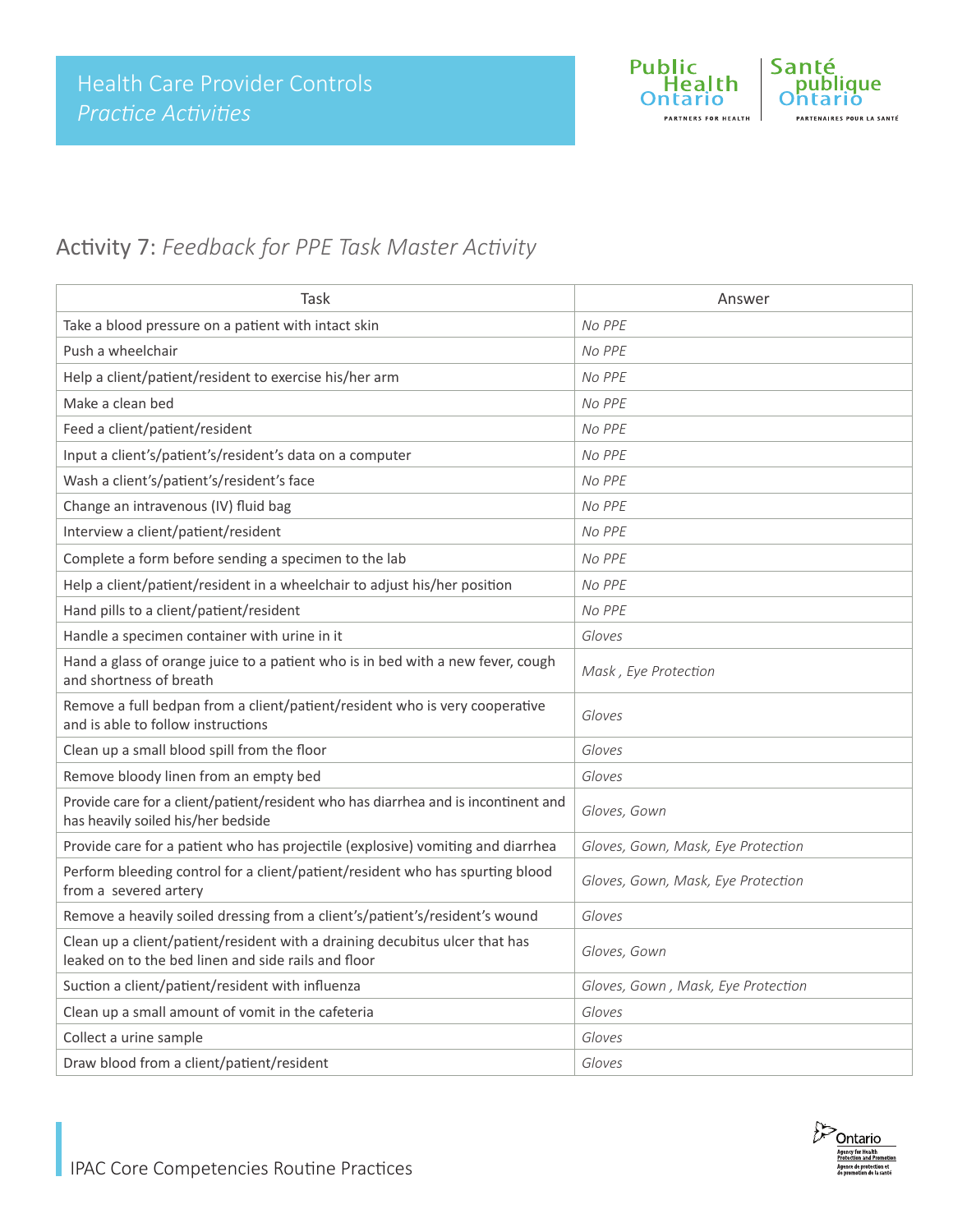

### Activity 8: *PPE PAL*

*Adapted from: Regional Infection Control Week Idea Primer 2010*

#### **Objectives**

To assess if Personal Protective Equipment (PPE) is required and if so, what type of PPE is needed This is an alternative to Activity 6. It can be done in the form of a competition.

#### **Materials/props**

Paper doll (a felt figure) mounted on cardboard covered with felt paper. The size and construction of the paper dolls can be very flexible depending on the space of the venue, etc. Refer to photos of sample paper dolls and PPE on the next page.

PPE cut out from felt paper (mask-blue, gloves- white, gown- yellow, and eye protection –any colour)

Tasks – use the tasks from Activity 6. There is one task per round. They can be represented by pictures (if available) or text. The tasks can also be presented on computer or on a flip chart.

#### **Preparation**

prepare the props, the tasks

#### **Details**

- This activity involves dressing up a paper doll who is representing a health care worker.
- Participants work in 2 groups.
- During each round, the trainer/facilitator presents a task. Use pictures or text on computer or text on flip chart or cards.
- Participants discuss and decide how to prepare the health care provider (either dress up the doll or no PPE) for the task. Their choice of PPE is based on their risk assessment.
- If a competition, the first group who completes the most tasks correctly is the winner. See Activity 6 feedback sheet.

#### **Notes to trainers/facilitators**

- This could also be a timed activity or can provide a specific number of tasks. The first group to complete all the tasks correctly wins. A recorder would need to be designated for each group.
- Remember to discuss with participants the importance of hand hygiene when performing tasks and when putting on and taking off PPE.

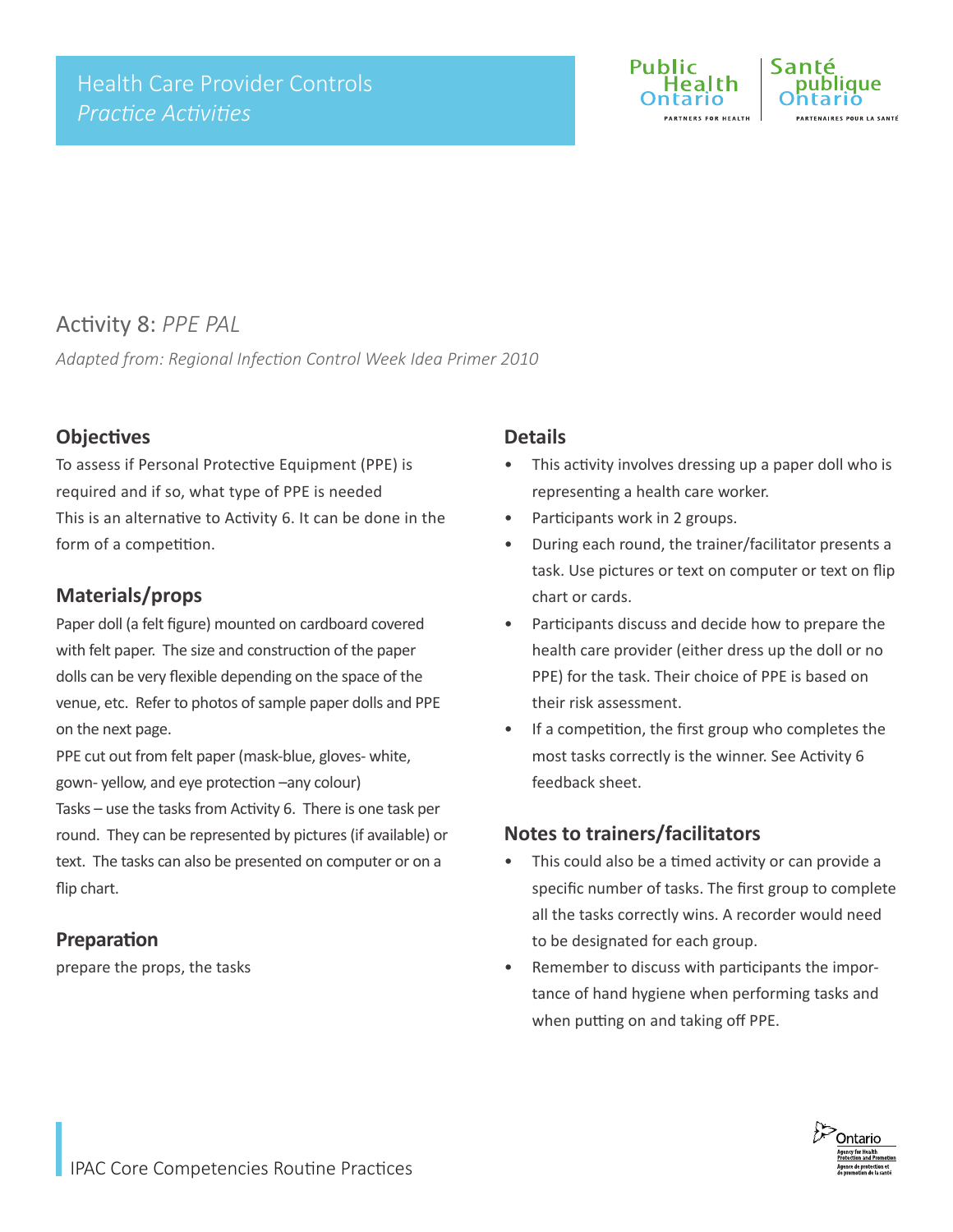Health Care Provider Controls *Practice Activities*



### Activity 8: *PPE PAL - Examples*

*Picture of felt doll and PPE*

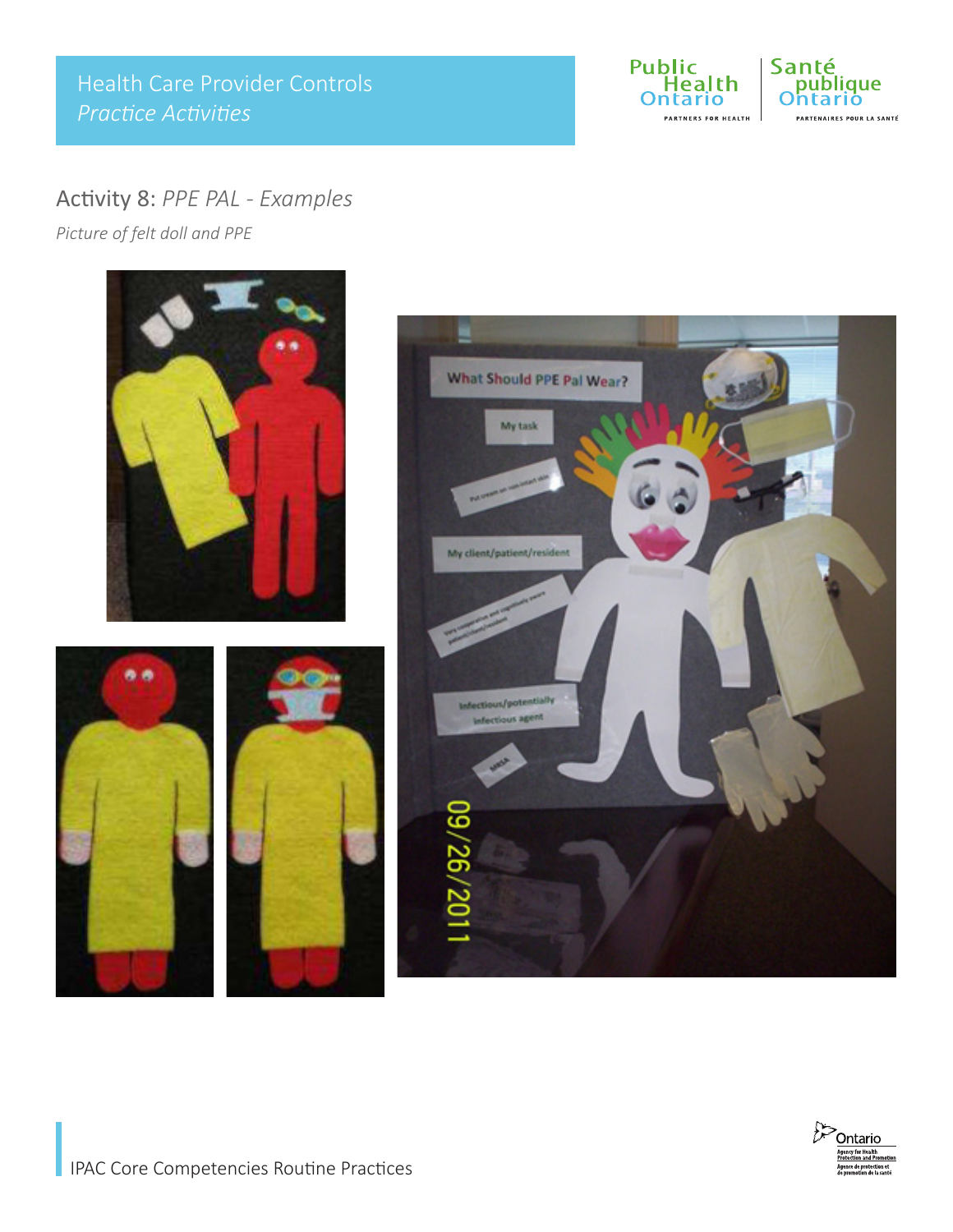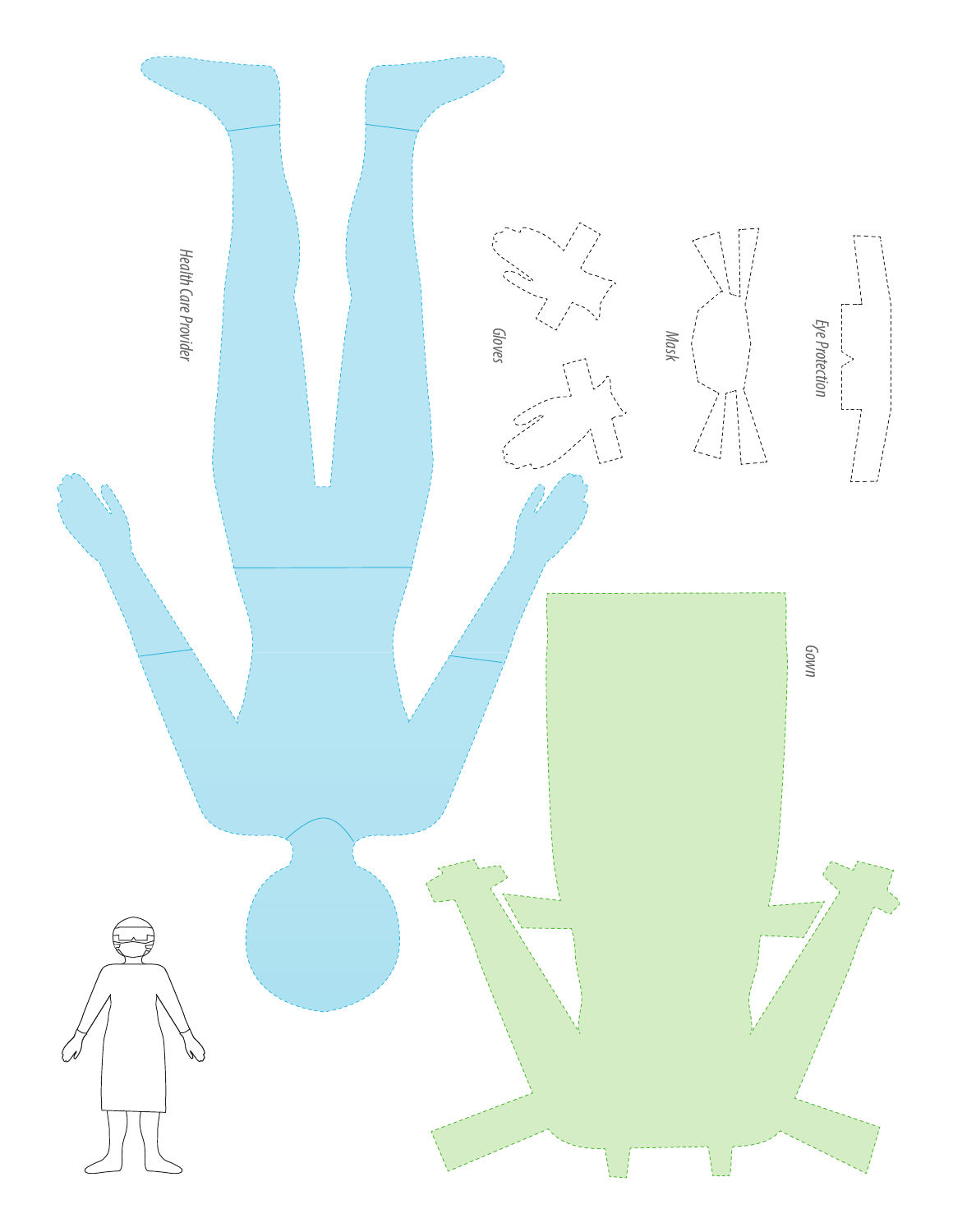

# LA SANTÉ

## Activity 9: *The Right PPE For You and Me*

#### **Objectives**

To assess if Personal Protective Equipment (PPE) is required and if so, what type of PPE is needed. This is an alternative to Activities 6 and 7. This can be done individually or in pairs.

#### **Materials/props**

Worksheet from Activity 7, pencils or pens, Answer sheet from Activity 6

#### **Preparation**

Prepare sufficient copies of the worksheet to be distributed to each individual or pair and a copy of the answer sheet for the trainer/facilitator.

#### **Details**

- Give each participant/pair a blank worksheet.
- Ask the participants to assess if PPE is needed for each task. If PPE is not needed insert "No", If PPE is needed, specify the type of PPE (gloves OR gown and gloves OR mask and eye protection OR gloves, gown, mask and eye protection).
- Go over the answers using the feedback worksheet from Activity 7.

### **Notes to trainers/facilitators**

Remember to discuss with participants the importance of hand hygiene when performing tasks and when putting on and taking off PPE.

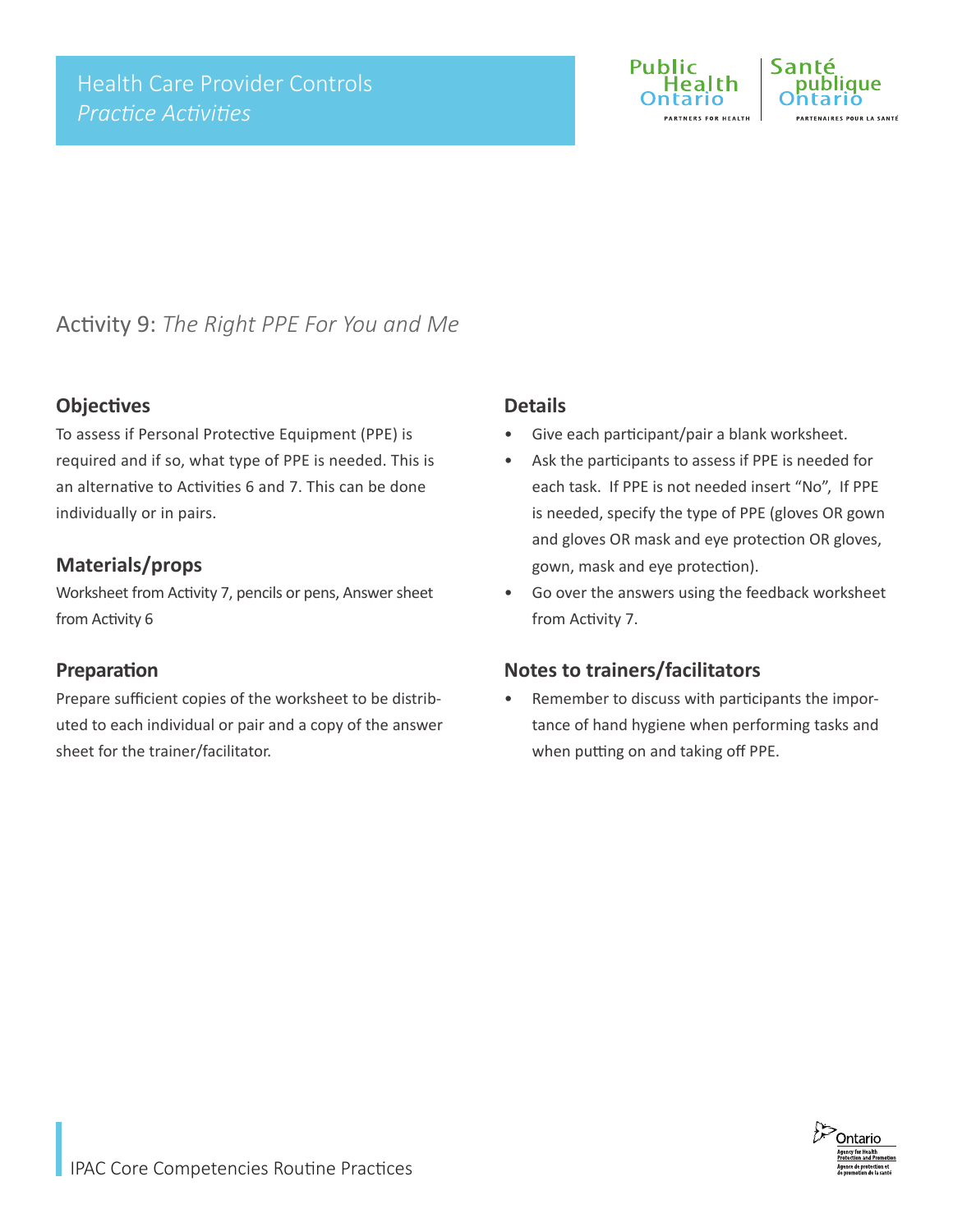

**ID LA CANTÉ** 

Activity 10: *PPE On!*

#### **Objectives**

To reinforce the appropriate use of Personal Protective Equipment (PPE). This can be a competition. The number of group members and group size can vary depending on the number of participants attending the training session.

#### **Materials/props**

Cards showing appropriate and inappropriate use of PPE. The cards can be found on the next page.

#### **Preparation**

Prepare one set of cards for each group. Answer sheet for trainer/facilitator.

#### **Details**

- Divide participants into at least 2 groups.
- Give each group a set of cards.
- Members of each group decide whether the example of PPE use is appropriate or inappropriate and place each card into an "appropriate pile" and an "inappropriate pile".
- When one group has placed all the cards, members shout "PPE ON!" and the other team stops.
- The facilitator will check if the team has sorted the cards correctly.
- The team with the highest number of correctly sorted cards wins.

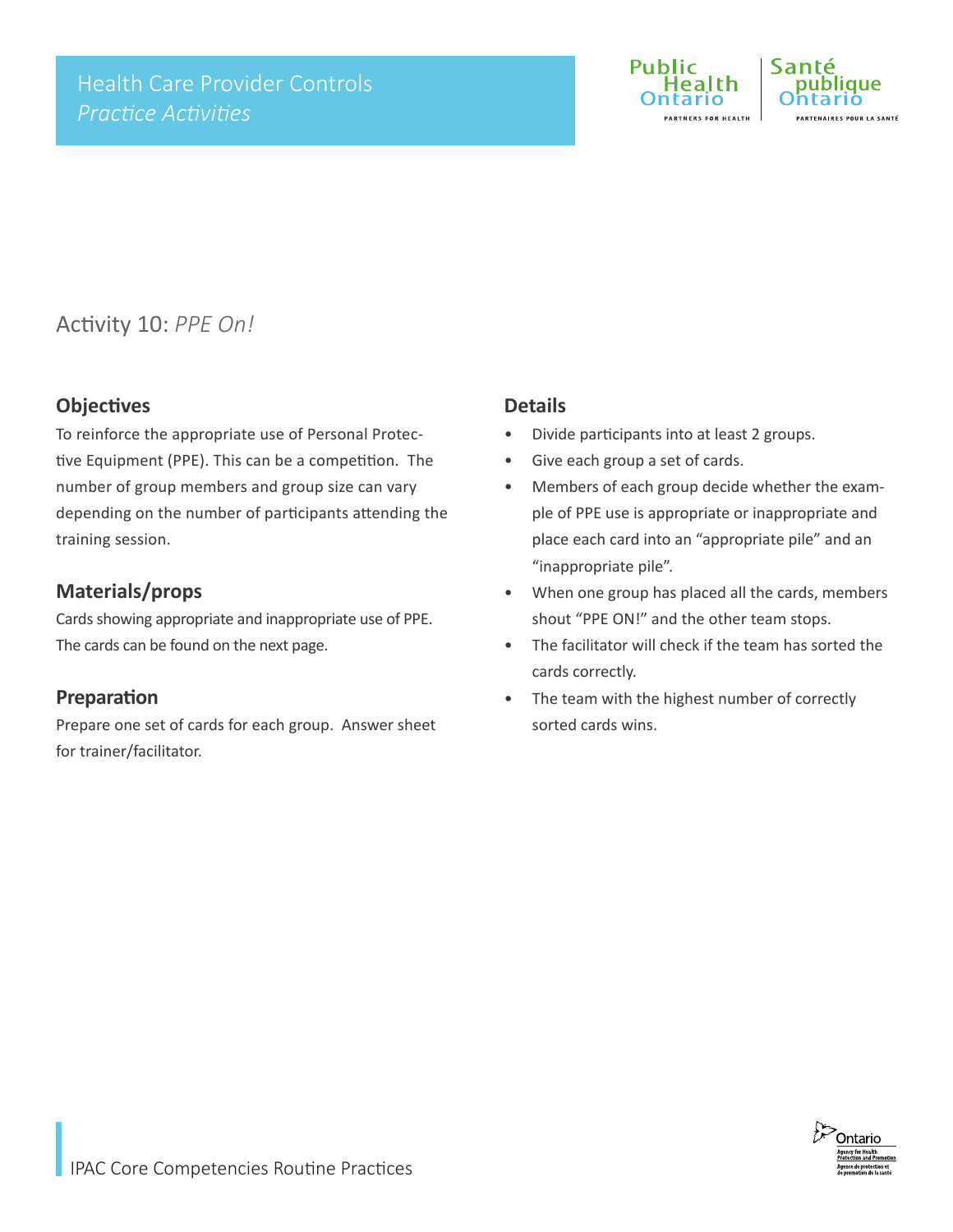

### Activity 10: *PPE On! Appropriate and Inappropriate PPE Use*

| Perform hand hygiene<br>before putting on and after<br>taking off PPE.                                                            | Wear two pairs of gloves for<br>extra protection         | Put PPE on immediately<br>prior to each activity that<br>requires it, as determined by<br>your risk assessment. | Wash disposable gloves<br>after use      |
|-----------------------------------------------------------------------------------------------------------------------------------|----------------------------------------------------------|-----------------------------------------------------------------------------------------------------------------|------------------------------------------|
| Remove PPE immediately<br>after the activity or task is<br>done, and when soiled or<br>damaged.                                   | Use ABHR on gloves                                       |                                                                                                                 | Wear the same pair of<br>gloves all day  |
| Wear gloves when touching<br>non-intact skin                                                                                      | Wear a gown with the open-<br>ing at the front           | Change gloves between<br>clients/patients/residents                                                             | Hang up disposable gown<br>for later use |
| Change your gloves when you<br>go from a "dirty" area or task<br>to a "clean" area or task on the<br>same client/patient/resident | Wear a lab coat instead of a<br>gown to protect yourself | Dry hands before putting on<br>gloves                                                                           | Disinfect reusable eye pro-<br>tection   |
| Remove gloves when a task<br>is done                                                                                              | Wear a gown to keep warm                                 | Wear a gown with the<br>opening at the back                                                                     | Leave the gown untied at<br>the waist    |
| Keep eye protection on top<br>of head when not in use                                                                             | Touch a mask while<br>wearing it                         | Remove gown before leaving<br>one client/patient/resident<br>and moving to another client/<br>patient/resident  | Leave a mask around neck                 |
| Dispose of a used mask into<br>the garbage bin                                                                                    | Keep a mask in the pocket<br>for immediate use           | Pull the cuff of the glove<br>over the cuff of the gown<br>sleeve                                               | Keep a mask on the top of<br>the head    |
| Use a new mask every time                                                                                                         | Reuse a mask when it is not<br>dirty                     |                                                                                                                 |                                          |

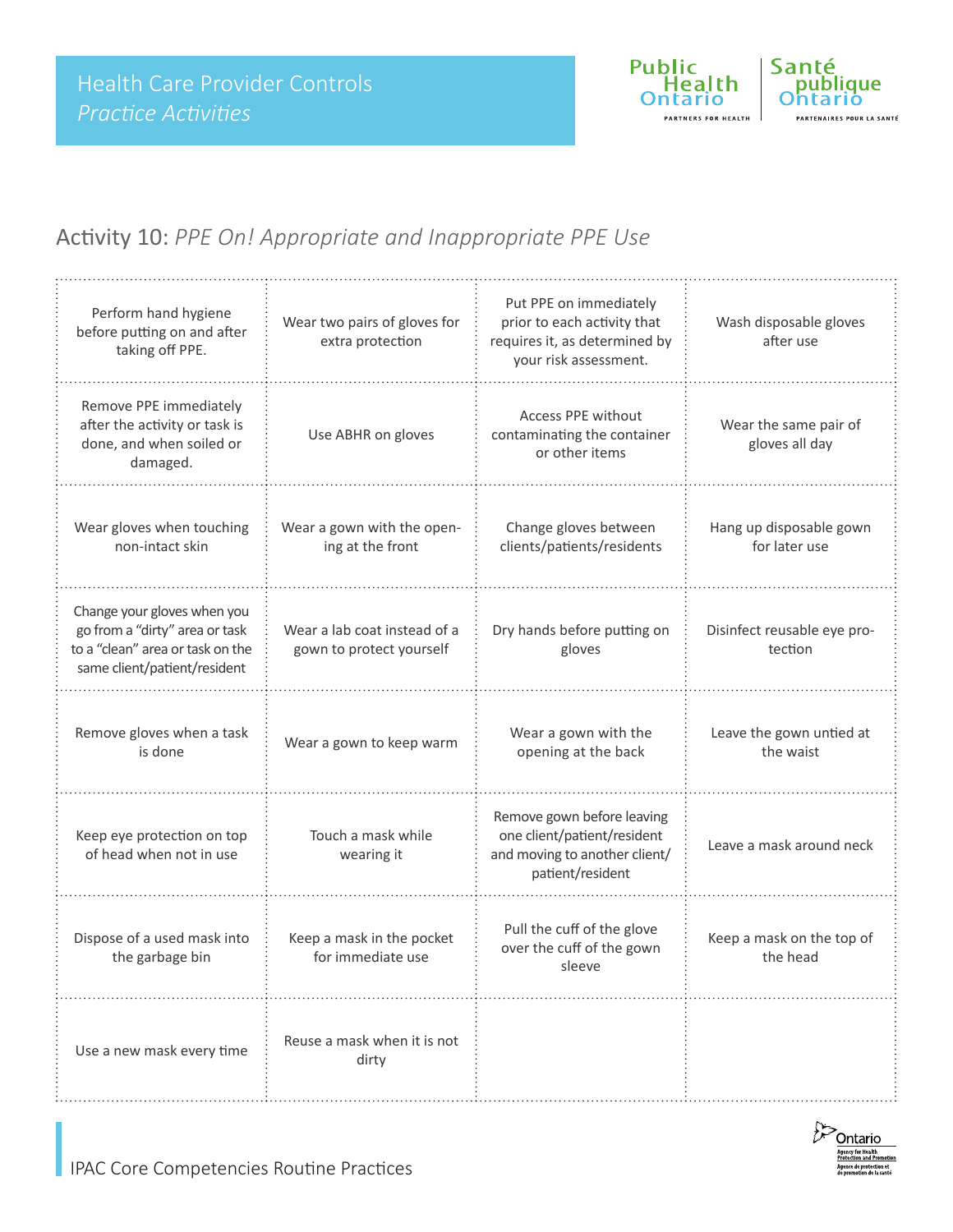

## Activity 10: *PPE On! Feedback*

| Appropriate PPE Use                                                                                                                  |                                                                                                                    | Inappropriate PPE Use                                         |                                                            |
|--------------------------------------------------------------------------------------------------------------------------------------|--------------------------------------------------------------------------------------------------------------------|---------------------------------------------------------------|------------------------------------------------------------|
| Perform hand hygiene<br>before putting on and<br>after taking off PPE.                                                               | Put PPE on immediately<br>prior to each activity that<br>requires it, as determined<br>by your risk assessment.    | Wear two pairs of gloves<br>for extra protection              | Wash disposable gloves<br>after use                        |
| Remove PPE immediately<br>after the activity or task is<br>done, and when soiled or<br>damaged.                                      | <b>Access PPE without</b><br>contaminating the<br>container or other items                                         | Use ABHR on gloves                                            | Wear the same pair of<br>gloves all day                    |
| Wear gloves when<br>touching non-intact skin                                                                                         | Change gloves between<br>clients/patients/residents                                                                | Wear a gown with the<br>opening at the front                  | Hang up disposable gown<br>for later use to reduce<br>cost |
| Change your gloves when<br>you go from a "dirty" area<br>or task to a "clean" area<br>or task on the same<br>client/patient/resident | Dry hands before putting<br>on gloves                                                                              | Wear a lab coat instead of<br>a gown to protect your-<br>self | Keep eye protection on<br>top of head when not in<br>use   |
| Remove gloves when a<br>task is done                                                                                                 | Wear a gown with the<br>opening at the back                                                                        | Wear a gown to keep<br>warm                                   | Leave the gown untied at<br>the waist                      |
| Disinfect reusable eye<br>protection                                                                                                 | Remove gown before<br>leaving one client/patient/<br>resident and moving to<br>another client/patient/<br>resident | Touch a mask while<br>wearing it                              | Leave a mask around<br>neck                                |
| Dispose of a used mask<br>into the garbage bin                                                                                       | Pull the cuff of the glove<br>over the cuff of the gown<br>sleeve                                                  | Keep a mask in the pocket<br>for immediate use                | Keep a mask on the top<br>of head                          |
| Use a new mask every<br>time                                                                                                         |                                                                                                                    | Reuse a mask when it is<br>not dirty                          |                                                            |

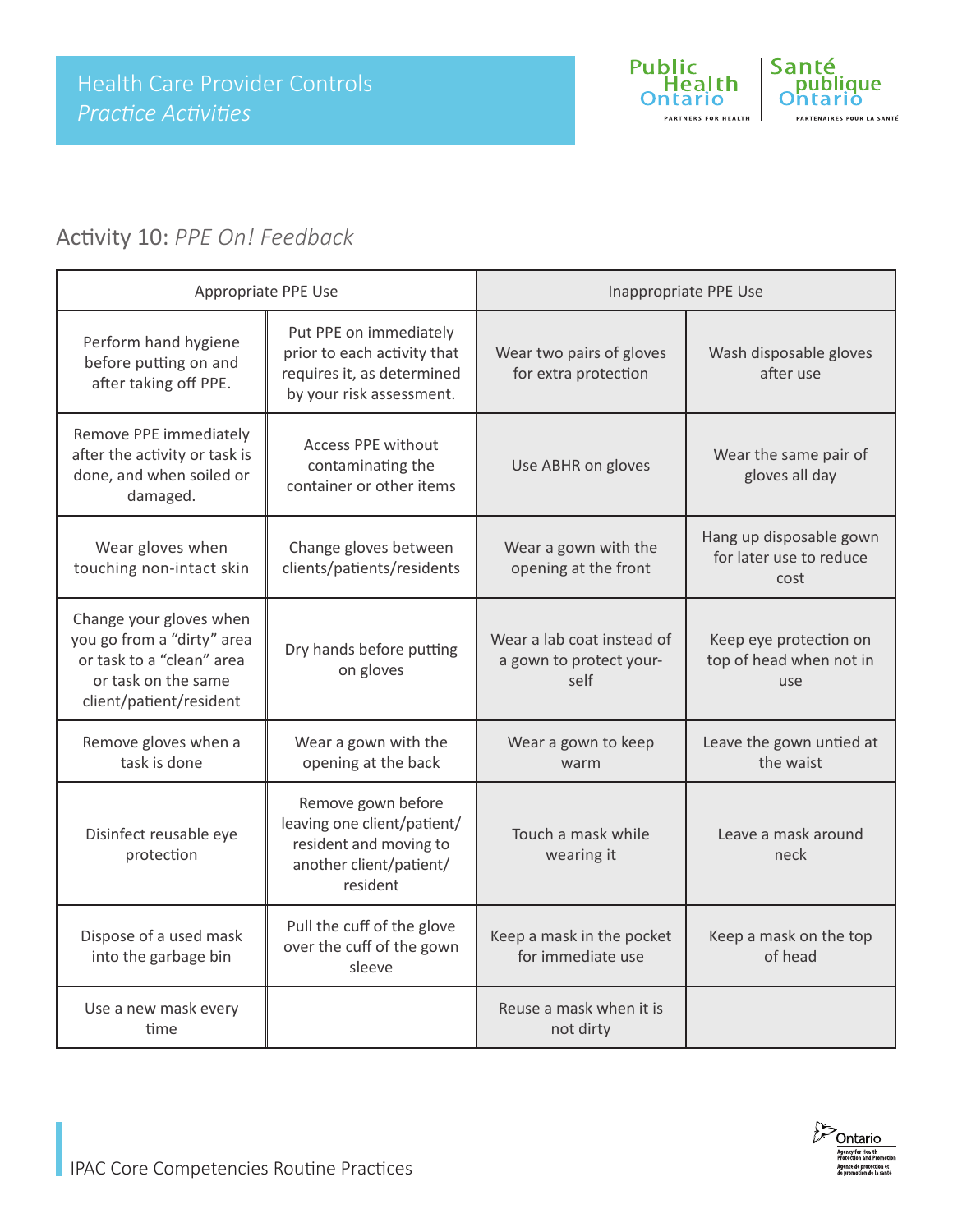

### Activity 11: *On the Right Track*

#### **Objectives**

To reinforce the appropriate use of Personal Protective Equipment (PPE)

This is a variation of Activities 9 and 11. The object of this game is to move the furthest down the track. This can be a large group activity or a competition. The maximum number of participants for this activity is 32 (16 per team).

If the group size is larger than 32, trainers/facilitator can either:

- 1. create additional examples of appropriate and inappropriate PPE use, or
- 2. form 4 groups and prepare 2 sets of cards

#### **Materials/props**

cards showing appropriate and inappropriate use of PPE

#### **Preparation**

Photocopy **Play Your Cards Right – Appropriate and Inappropriate PPE Use**, cut the cards and put them in an envelope or a bag. If the trainer/facilitator chooses to leave the participants with a paper copy of this exercise, they can print out On the Right Track answer sheet.

#### **Details**

- Divide participants into 2 groups (Train A and Train B).
- A player from group A approaches the trainer/ facilitator to pick a card while the others wait for their turn.
- The player reads out the card. The audience decides whether the use of PPE is appropriate or not. (This will be facilitated by the trainer.) If the use of PPE is appropriate, then, the player holds the card and stands in a line (starting train A). If the card shows inappropriate use of PPE, the player returns to his/ her seat.
- Then a player from group B gets a card from the trainer/facilitator. If it shows appropriate use of PPE, he/she starts another line (train B). If it shows inappropriate use of PPE, the group B player returns to his/her seat.
- Continue until everybody has participated or all the cards are gone. Some people will still be seated (those who chose an inappropriate PPE use card) and others who are on the train (who chose an appropriate use of PPE card).
- The longest train wins.

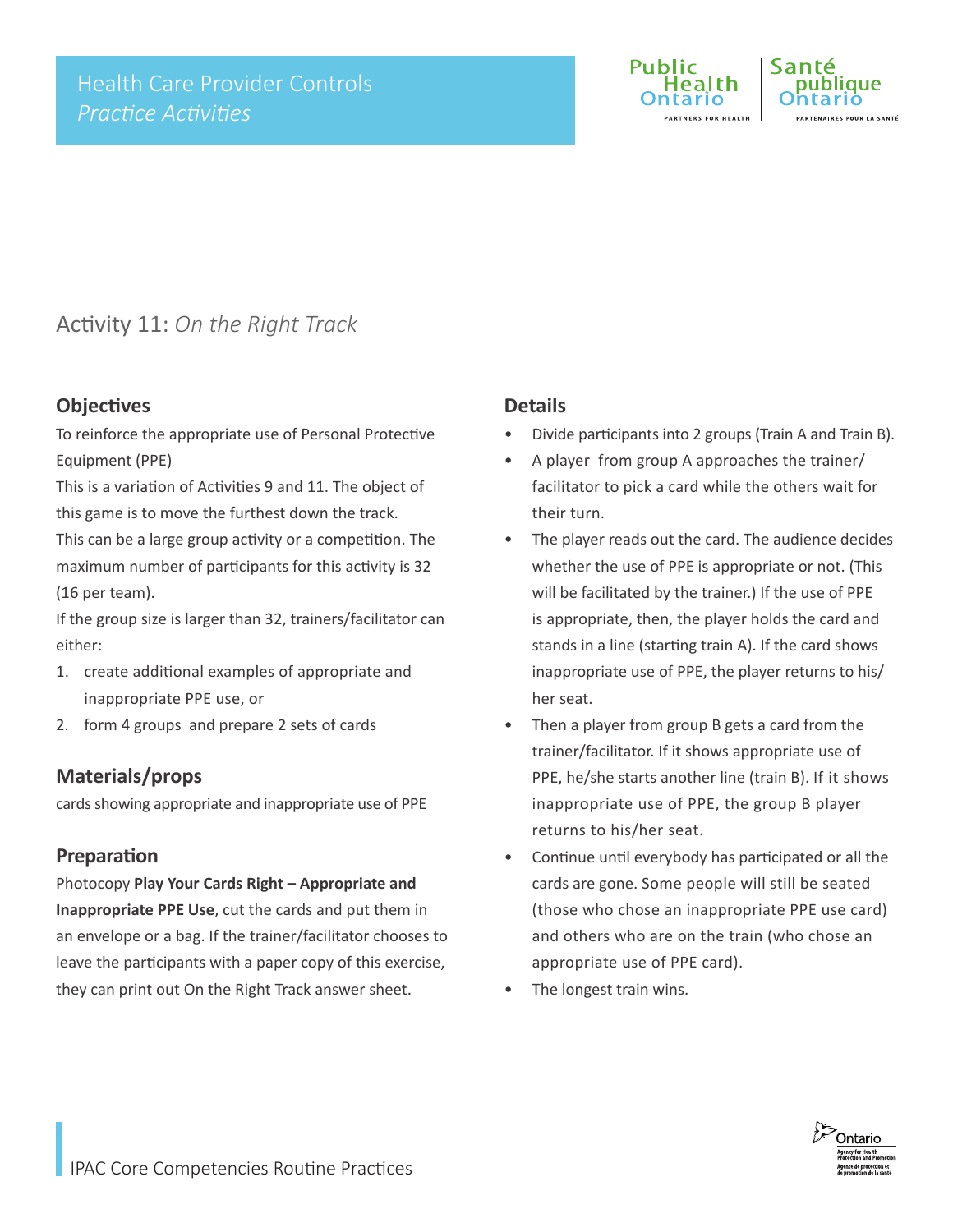

### Activity 12: *Right or Wrong*

#### **Objectives**

To reinforce the appropriate use of Personal Protective Equipment (PPE)

#### **Materials/props**

Worksheet Right or Wrong – Appropriate or Inappropriate PPE, pencils or pens

#### **Preparation**

Prepare sufficient copies of worksheet for each participant or each pair (for pair work)

#### **Details**

- Distribute worksheets to participants.
- Ask participants to complete the worksheet.
- Go over the answers with the participants using the feedback sheet for Activity 9.

#### **Notes to trainer/facilitator**

• This is a variation of Activities 10 & 11. This activity can be used for individual work or in groups.

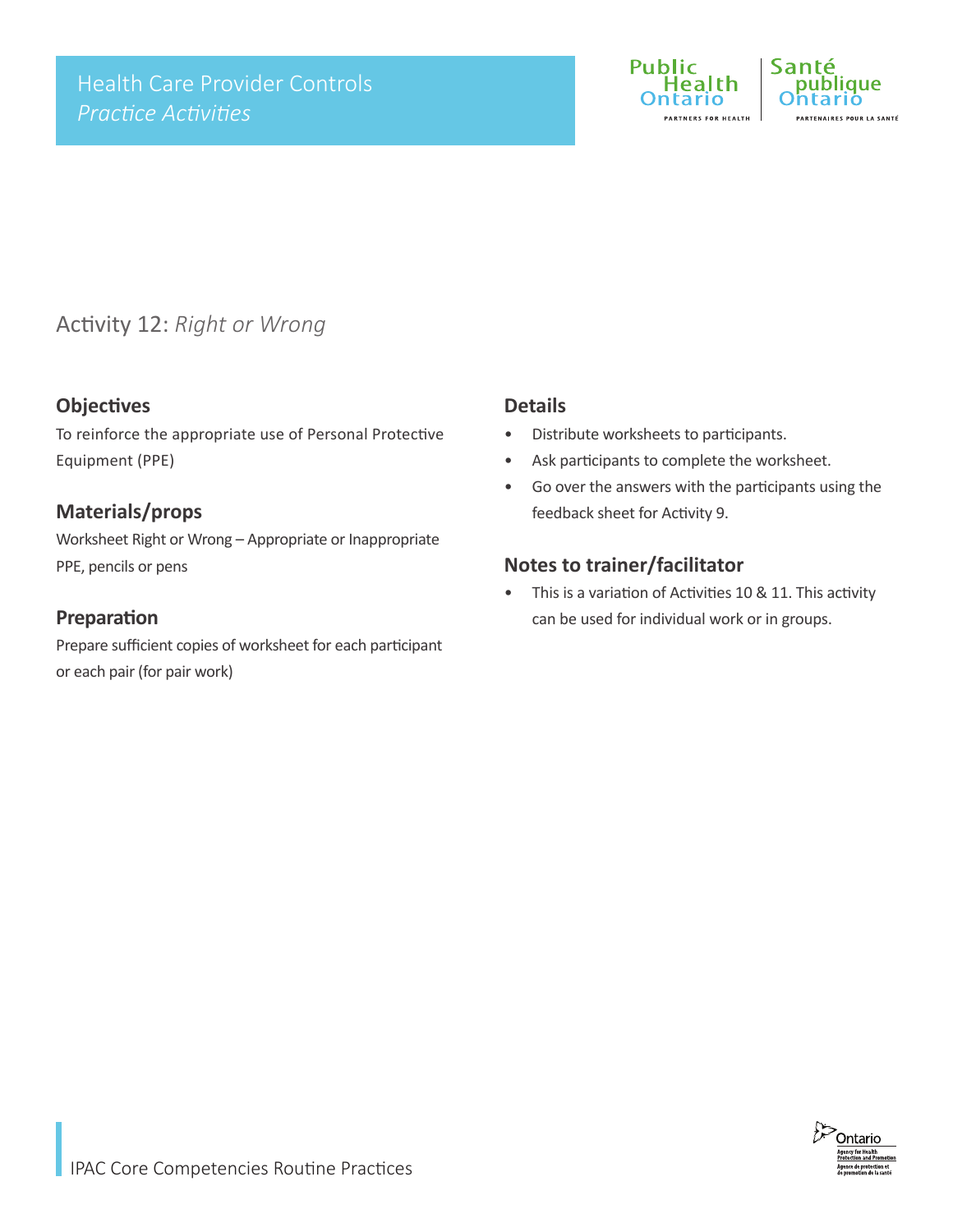

### Activity 12: *Right or Wrong – Appropriate & Inappropriate PPE Use*

*Study the following descriptions. Put a "" to indicate appropriate use.* 

| <b>PPE</b> use                                                                                                               | Appropriate |  |  |
|------------------------------------------------------------------------------------------------------------------------------|-------------|--|--|
| Perform hand hygiene before putting on and after taking off PPE                                                              |             |  |  |
| Wear two pairs of gloves for extra protection                                                                                |             |  |  |
| Remove PPE immediately after the activity or task is done, and when soiled or damaged                                        |             |  |  |
| Wash disposable gloves after use                                                                                             |             |  |  |
| Wear gloves when touching non-intact skin                                                                                    |             |  |  |
| Change gloves between clients/patients/residents                                                                             |             |  |  |
| Use ABHR on gloves                                                                                                           |             |  |  |
| Wear the same pair of gloves all day                                                                                         |             |  |  |
| Remove gloves when a task is done                                                                                            |             |  |  |
| Wear a gown with the opening at the front                                                                                    |             |  |  |
| Hang up disposable gown for later use                                                                                        |             |  |  |
| Dispose of a used mask into the garbage bin                                                                                  |             |  |  |
| Wear a lab coat instead of a gown to protect yourself                                                                        |             |  |  |
| Use a new mask every time                                                                                                    |             |  |  |
| Wear a gown to keep warm                                                                                                     |             |  |  |
| Access PPE without contaminating the container or other items                                                                |             |  |  |
| Leave a gown untied at the waist                                                                                             |             |  |  |
| Put PPE on immediately prior to each activity that requires it, as determined by your risk assessment                        |             |  |  |
| Touch a mask while wearing it                                                                                                |             |  |  |
| Leave a mask around your neck                                                                                                |             |  |  |
| Dry hands before putting on gloves                                                                                           |             |  |  |
| Keep a mask in your pocket for immediate use                                                                                 |             |  |  |
| Keep a mask on the top of your head                                                                                          |             |  |  |
| Reuse a mask when it is not dirty                                                                                            |             |  |  |
| Remove gown before leaving one client/patient/resident and moving to another client/patient/resident                         |             |  |  |
| Keep eye protection on top of your head when not in use                                                                      |             |  |  |
| Change your gloves when you go from a "dirty" area or task to a "clean" area or task on the same client/<br>patient/resident |             |  |  |
| Disinfect reusable eye protection                                                                                            |             |  |  |
| Pull the cuffs of your gloves over the cuffs of your gown sleeves                                                            |             |  |  |
| Wear a gown with the opening at the back                                                                                     |             |  |  |